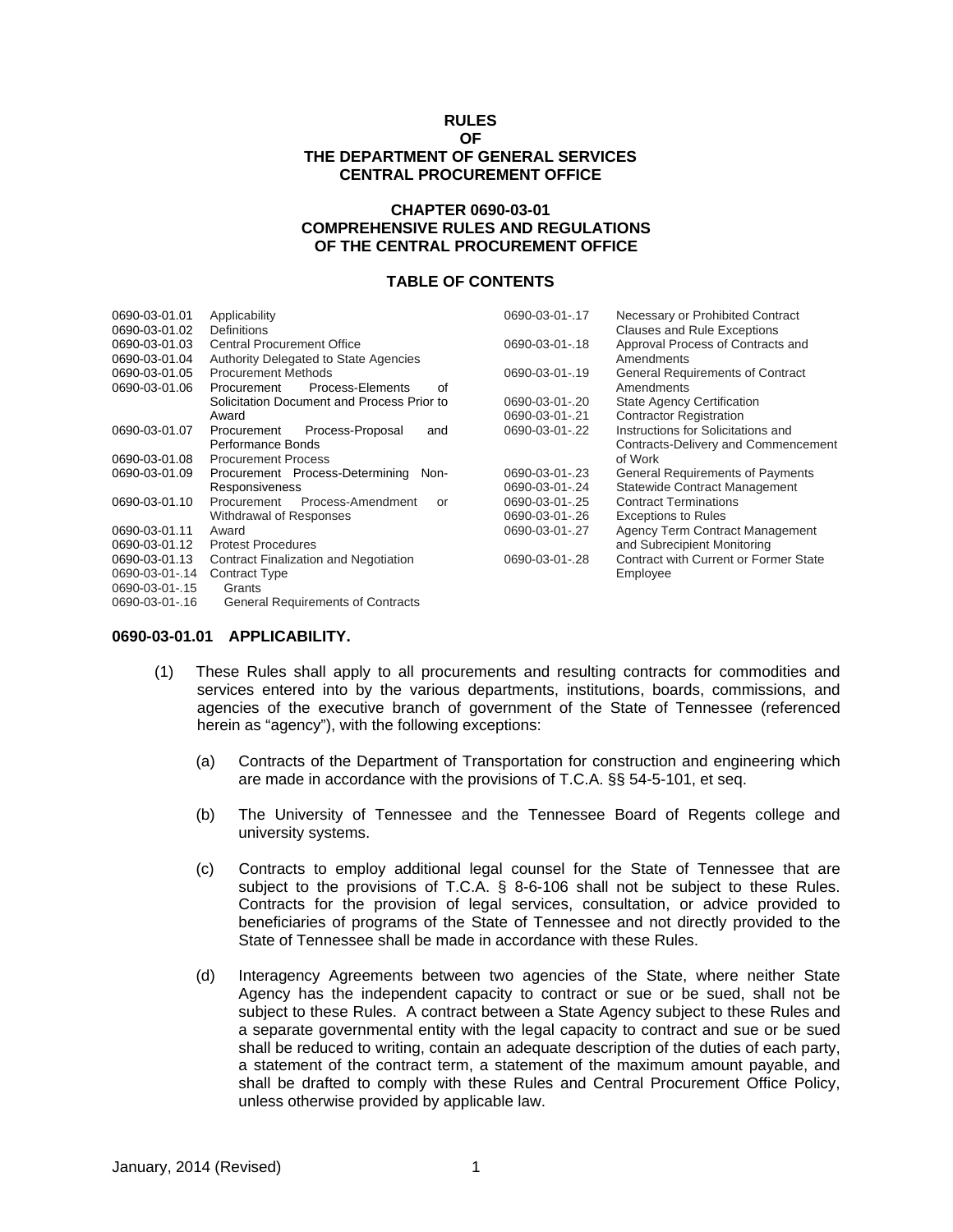- (e) An agreement with the federal government providing for a grant award from the federal government to the State (e.g., to operations, program activities, or to pass through a grant award that specifically identifies a subrecipient) shall not be subject to these Rules. Notwithstanding the foregoing, the State's contracts with subrecipients or vendors paid with State or federal funding shall be subject to these Rules.
- (f) Contracts conveying gifts to the State are not subject to these Rules, even though acceptance of a gift may necessitate an agreement between the donor and the recipient State Agency regarding the gift.
- (g) These Rules shall not apply to contracts requiring State Building Commission approval.
- (h) These Rules shall not apply to the purchase, lease, or disposal of any real estate owned by or acquired by the State.
- (i) The operation of vending machines and vending stands in State facilities is exempt from procurement through the Central Procurement Office in instances where the Blind Services Division of the Department of Human Services prefers to operate the facilities.
- (j) The procurement of surplus property by the State through State Agencies or otherwise is not subject to these Rules. Agencies desiring to acquire surplus State property must follow the Rules and regulations of the Department of General Services, State Personal Property Utilization Division (Rules 0690-02-01-.01, et seq.).
- (k) Notwithstanding anything in these Rules to the contrary, local government agencies are authorized to purchase through the Central Procurement Office pursuant to Central Procurement Office Policy. Requests may be made for one-time purchases or the establishment of agency term contracts. In addition, all items available on statewide contracts may be purchased by local government agencies and nonprofits.

*Authority: T.C.A. §§ 4-56-102, 4-56-105, 12-3-101, 12-3-102, 12-3-103, 12-4-101, 12-3-1201, and 71-4- 503. Administrative History: Original rule filed February 5, 1982; effective June 1, 1982. Amendment filed January 24, 1986; effective April 15, 1986. Repeal and new rule filed November 25, 1987; effective February 28, 1988. Repeal and new rule filed October 22, 2013; effective January 20, 2014.* 

## **0690-03-01.02 DEFINITIONS.**

- (1) As used in these Rules, unless the context otherwise requires:
	- (a) "Advisory Council" means the council created and empowered by T.C.A. § 4-56-106.
	- (b) "Agency" means each State board, commission, committee, department, officer, or any other unit of State government.
	- (c) "Agency Term Contract" means a State Agency contract in which a source or sources of supply are established for a specified period of time at an agreed upon unit price or prices.
	- (d) "Aggrieved Respondent" means a respondent, who was not awarded a contract and claims his or her rights were infringed in connection with a solicitation or award by the Central Procurement Office.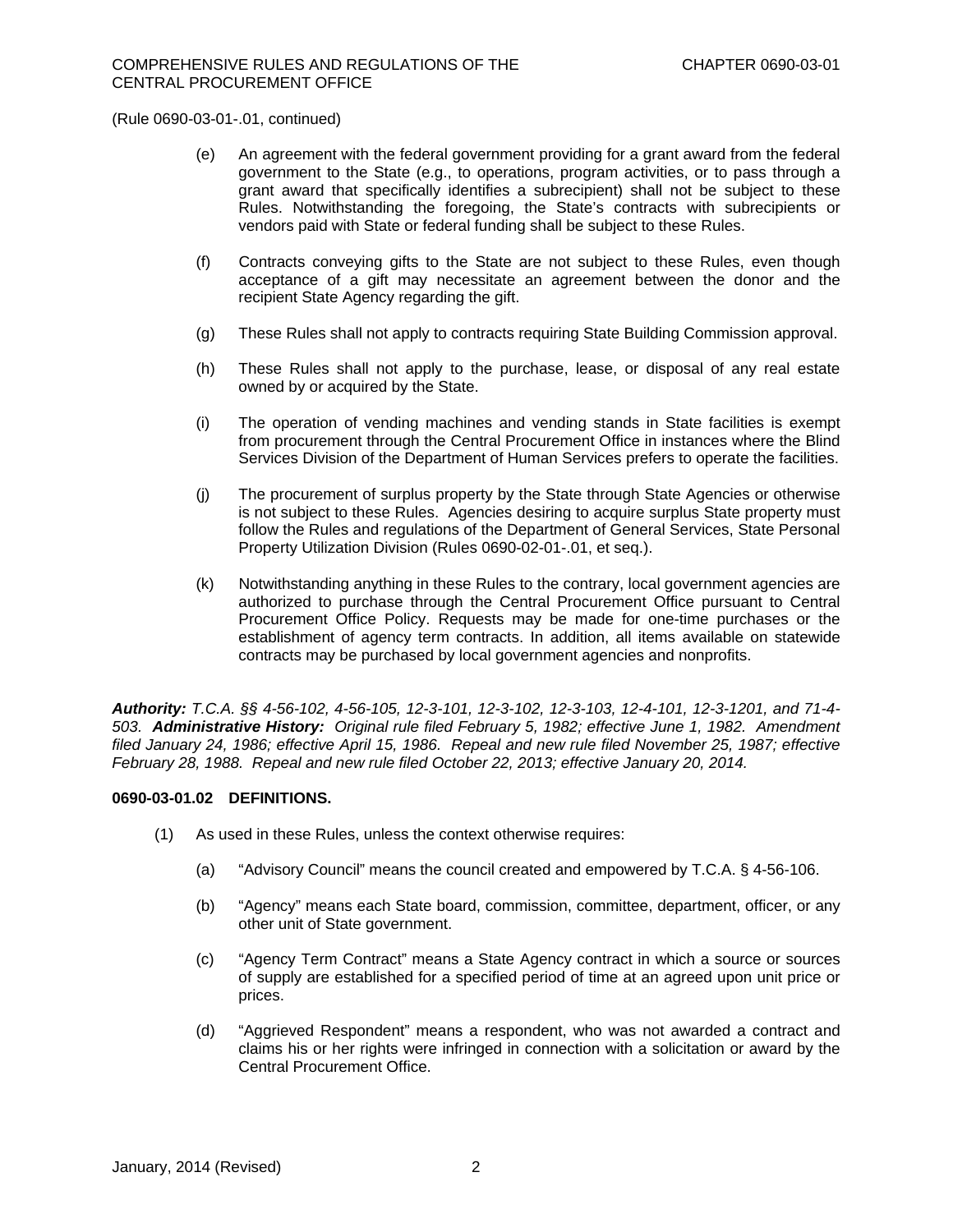- (e) "Approval Process" means the process by which necessary State approvals are obtained.
- (f) "Award" means a State Agency's notice to a proposer of the acceptance of a proposal.
- (g) "Base Contract" means the original written contract prior to any amendments.
- (h) "Bid" means a response by a vendor to an invitation to bid.
- (i) "Bidding" means informal written, verbal, or telephone quotations, which may be obtained by a State Agency when a sealed bid is not required.
- (j) "Bonus" means a disallowed payment, which is made in addition to that which is required by a contract for minimally required performance, and is not based on contractor performance at a definitively specified level beyond that which is minimally required.
- (k) "Calendar Day" means all days in a month, including weekends and holidays. In the event a final calendar day falls on a weekend, holiday or other day where State offices are closed, the next business day becomes the final calendar day.
- (l) "Central Procurement Office" means the State office established and empowered by T.C.A. § 4-56-104.
- (m) "Central Procurement Office Policy" means a documented set of guidelines concerning procurement related strategy, which directs and restricts the plans, decisions, and actions of State procurement professionals as approved by the Procurement Commission in accordance with T.C.A. §§ 4-56-101, et seq.
- (n) "Chief Procurement Officer" means the official as defined by T.C.A. § 4-56-104.
- (o) "Competitive Sealed Proposal" means a procurement method in which all proposals are reviewed at a predetermined time and place and a contract is awarded in accordance with the terms of a solicitation.
- (p) "Contract" means any duly authorized and legally binding written agreement or purchase order for goods or services by and between the State of Tennessee and any person or any separate entity with the independent legal capacity to contract and sue and be sued.
- (q) "Contract Amendment" means a written contract document that changes, adds, or deletes one or more terms or conditions of an existing contract.
- (r) "Contract Approval" means the procedures a State Agency must follow to obtain final approval of a contract.
- (s) "Contracting Party" means a person or legal entity with the independent legal capacity to contract or sue and be sued that has been awarded a contract through proper authority.
- (t) "Cost-reimbursement Grant" means a Grant Contract in which one or more payments are made to a Grantee that are limited to reimbursement for actual, reasonable, and necessary costs as determined by the State and in accordance with a State approved Grant Budget.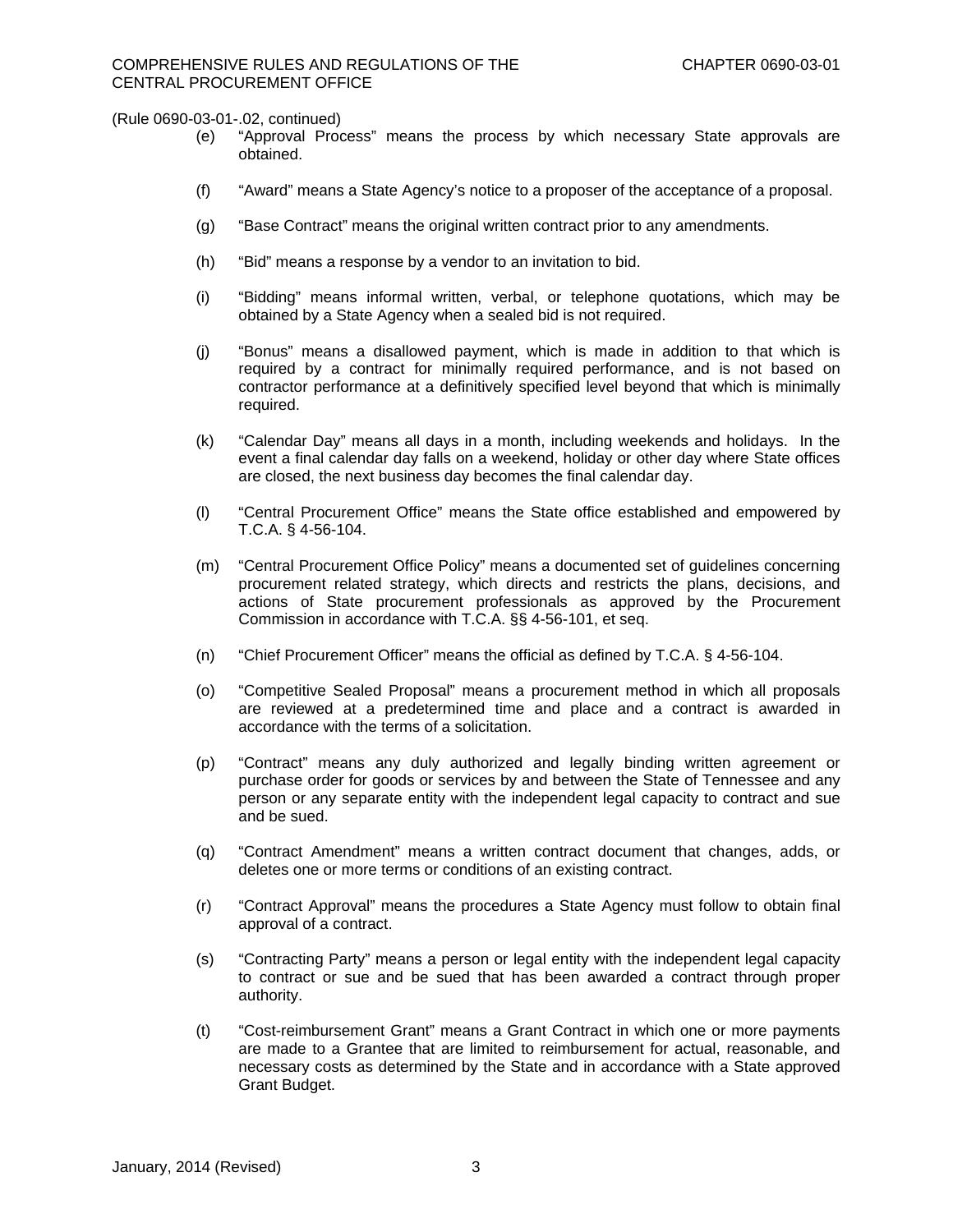- (u) "Delegated Authority" means a written document, approved in accordance with Central Procurement Office Policy that authorizes a State Agency to award a grant, make a loan consistent with a grant, or procure goods or services on behalf of the State.
- (v) "Delegated Grant Authority" means approval given in accordance with Central Procurement Office Policy to a State Agency to issue grants for an individual program within specified limits and guidelines.
- (w) "Delegated Loan Authority" means approval given in accordance with Central Procurement Office Policy to a State Agency to loan funds and to enter into loan agreements with Contracting Parties in accordance with a State or federally funded program. "Delegated Purchase Authority" means the approval given in accordance with Central Procurement Office Policy to a State Agency to purchase goods or services for an individual program, within specified limits and guidelines.
- (x) "Delegated State Agency" means a State Agency that, in accordance with Central Procurement Office Policy, has authority to award a grant, make a loan consistent with a grant, or procure goods or services for an individual program within specified limits and guidelines.
- (y) "Department of General Services" means the State department created and empowered by T.C.A. §§ 4-3-1101, et seq.
- (z) "Emergency Purchases" means a State Agency purchase made during an actual emergency arising from unforeseen causes without the issuance of a competitive solicitation.
- (aa) "Endowment Grant" means a limited Grant Contract that originates from a specific appropriation, effecting an award and conveyance of funds or property to a Grantee for a particular purpose to benefit the general public as a whole or some population of the general public. An Endowment Grant is used to transfer funds to a Grantee pursuant to an appropriation.
- (bb) "Fully Executed" means a signed contract that has been duly approved as evidenced by the affixation, or electronic signatures, of all necessary State signatories as required by applicable statutes, rules or Central Procurement Office Policy.
- (cc) "Gift means a voluntary transfer of goods or services to the State made gratuitously and without consideration. Essential requisites of a gift are:
	- 1. Capacity of the donor to make the gift;
	- 2. Intention of the donor to make the gift;
	- 3. Completed delivery of the gift to or for the State, and
	- 4. Acceptance of the gift by the State.

Nothing in this Rule shall be construed to mean that the State must accept any gift.

(dd) "Goods" means all property, including, but not limited to, supplies, equipment, materials, printing, and insurance. The term "Goods" does not include leases, acquisitions, or disposals of an interest in real property.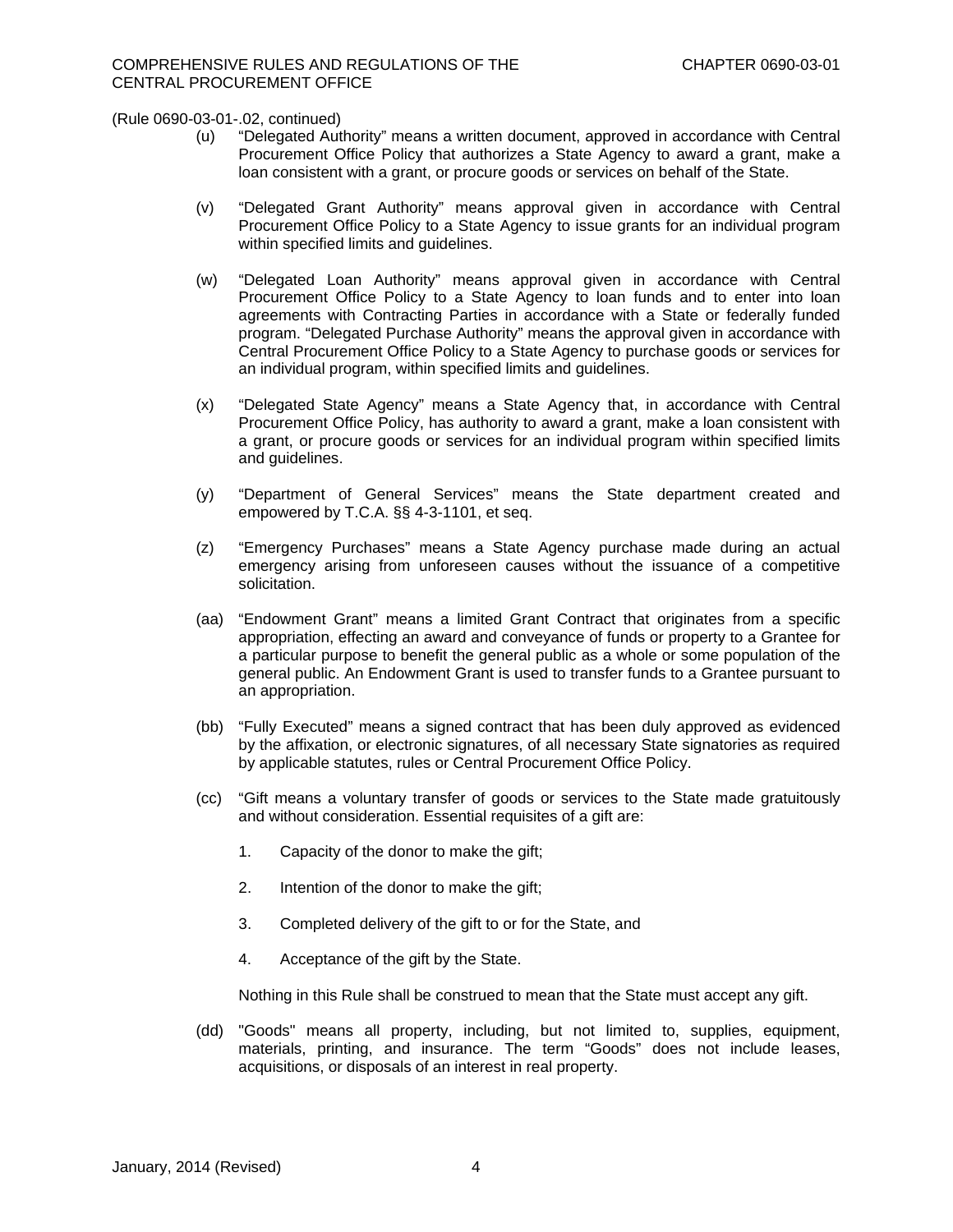- (ee) "Grant" means any grant of money awarded to the State, or awarded by the State to a person or legal entity, for the furnishing by the State of assistance, whether financial or otherwise, to any person or entity to support a program authorized by law. The term "Grant" does not include an award with the primary purpose of procuring an end product, whether in the form of supplies, services, or construction, or any contract resulting from such an award that should otherwise be provided on a competitive basis.
- (ff) "Grant Budget" means a budget itemizing one or more specific activities or purposes under the grant and the maximum amounts a Grantee, a grant recipient or grant subrecipient may be reimbursed.
- (gg) "Grantee" or "Grant Recipient" means the person or entity awarded a grant.
- (hh) "Grantor State Agency" means a State Agency that awards a grant to a person or entity.
- (ii) "Incentive" means a payment, in addition to that which is required by a contract for minimally required performance, which is explicitly based upon the Contracting Party's performance at a specified level beyond that which is minimally required.
- (jj) "Interagency Agreement" means an agreement between two State Agencies, neither of which has the legal capacity to sue and be sued or enter into contracts separate and apart from the State that is reduced to writing, contains an adequate description of the duties of each party, a statement of the term of agreement, and a statement of the maximum amount payable as between the State Agencies.
- (kk) "Invitation to Bid" means a procurement method where a contract is awarded to one or more bidders.
- (ll) "Necessary Contract Provision" means a specific clause that must be included in a contract, except as otherwise allowed by a rule exception granted pursuant to applicable law.
- (mm) "No Cost Contract" means a written contract that does not result in a pecuniary obligation between the State and a Contracting Party.
- (nn) "Notice of Intent to Award" means a State Agency's written notice to a respondent of a solicitation that the evaluation is complete, that names the respondent who is considered for award, and states that the procurement file is open for public inspection.
- (oo) "Non-responsive" means a person who has submitted a response to a solicitation that fails to conform in all material respects to the solicitation's requirements.
- (pp) "Parties" means the State, acting by and through one or more of its agencies, and any person or legal entity, with the legal capacity to enter into contracts and sue and be sued, who is a party to a contract.
- (qq) "Performance Bond" means a surety bond issued by an insurance company or bank to secure a Contracting Party's performance of a contract.
- (rr) "Procurement" means the act of buying, purchasing, renting, leasing, or otherwise acquiring any goods or services covered by these Rules. It also includes all functions that pertain to the obtaining of any goods or service, including the description of requirements, selection and solicitation of sources, preparation and award of a contract, and all phases of contract administration.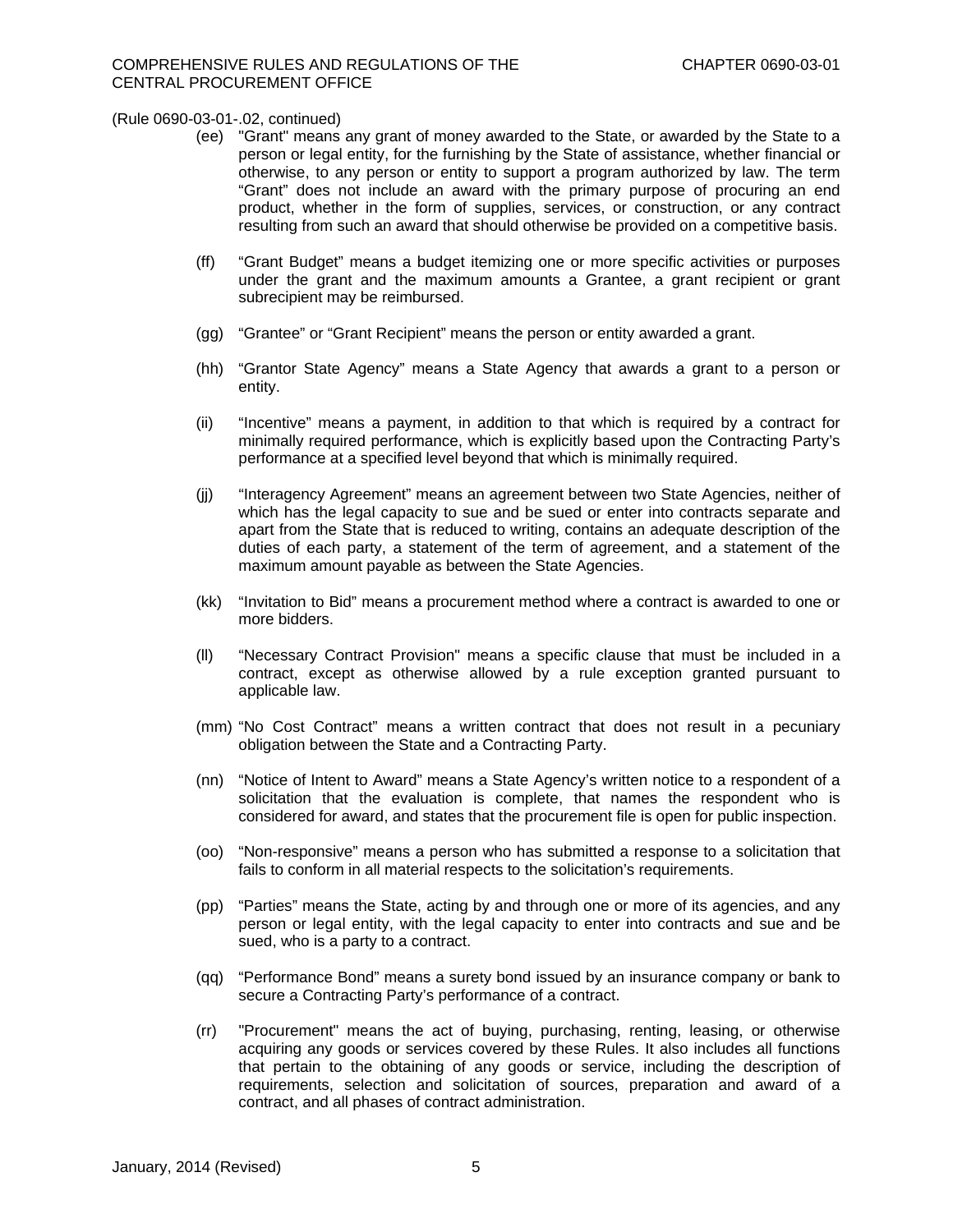- (ss) "Procurement Commission" means the State entity created and empowered by T.C.A. § 4-56-102.
- (tt) "Procuring Agency" means the departments, agencies, and entities of the State of Tennessee which make requisitions for or procure goods or services.
- (uu) "Proposal" means a proposer's response to a Central Procurement Office's or Delegated State Agency's solicitation for goods or services.
- (vv) "Proposal Bond" means a surety bond issued by an insurance company, bank, or other financial institution to ensure that the winning proposer will enter into a contract.
- (ww) "Proposer" means any person or legal entity with the legal capacity to enter into contracts and sue and be sued who responds to a written solicitation for goods or services issued by the Central Procurement Office or a Delegated State Agency.
- (xx) "Proprietary" means a good or service that is used, produced, or marketed under exclusive legal right of the inventor, maker or service provider that is protected under trade secret, patent, trademark, or copyright law.
- (yy) "Proprietary Procurement" means a procurement of a service or a product that is manufactured and marketed by a person or persons having the exclusive right to provide the service or manufacture or sell the product.
- (zz) "Protest" means a written complaint filed by an aggrieved party in connection with a solicitation or award of a contract by the Central Procurement Office.
- (aaa) "Protest Committee" means the committee created and empowered under T.C.A. § 4- 56-103.
- (bbb) "Purchase Order" means a document issued by the Central Procurement Office or a State Agency to a Contracting Party authorizing a purchase. Upon delivery to the Contracting Party, a "purchase order" becomes a binding contract on both parties.
- (ccc) "Request for Information" means a solicitation sent to a broad base of potential suppliers for the purpose of developing strategy, building a database, or preparing for a Request for Proposals or a Request for Qualifications.
- (ddd) "Request for Proposals" means a written solicitation for written proposals to provide goods or services to the State.
- (eee) "Request for Qualifications" means a written solicitation containing a list of qualifications that must be met before a vendor may propose in response to a Request for Proposals. A written response from a vendor is the appropriate response to a Request for Qualifications.
- (fff) "Response" means a written response to a solicitation for goods or services.
- (ggg) "Responsible Proposer" means a person who has the capacity in all material respects to perform fully the contract requirements, and the integrity and reliability that will assure good faith performance.
- (hhh) "Responsive Proposer" means a person who has submitted a proposal, which conforms in all material respects, to the terms of a solicitation.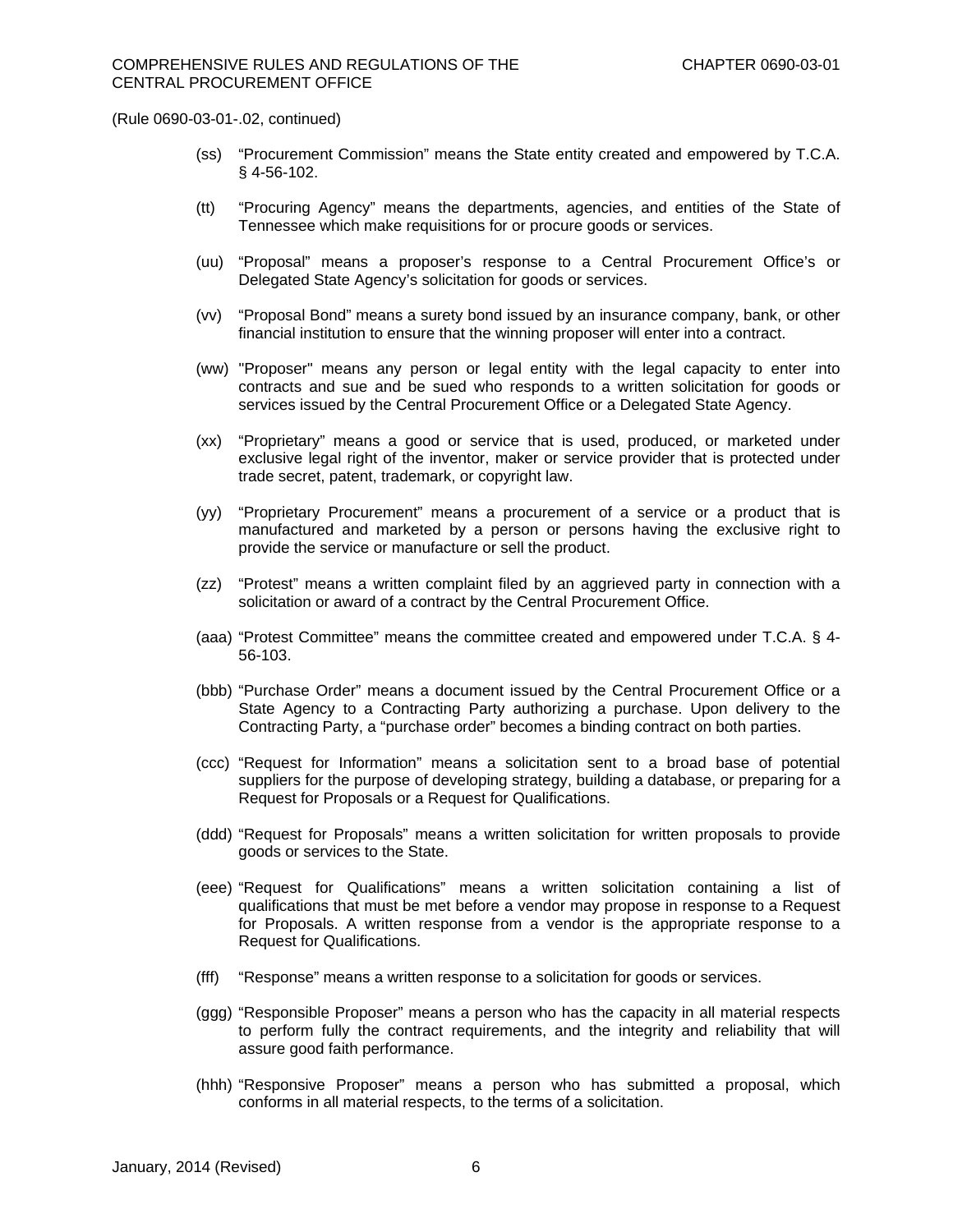- (iii) "Revenue Contract" means a written contract obligating a State Agency to provide specific deliverable services for monetary compensation.
- (jjj) "Review Process" means the procedures utilized by the Central Procurement Office when approving or disapproving contracts.
- (kkk) "Rule Exception" means a request to relax the strict application of certain requirements of these Rules or applicable statute as allowed by applicable law.
- (lll) "Rules" means the Comprehensive Rules and Regulations concerning the procurement of goods and services adopted by the Procurement Commission of the State of Tennessee.
- (mmm) "Sealed Proposal" means a respondent's proposal, which is delivered to the State in a sealed envelope in response to the Central Procurement Office's or a State Agency's solicitation.
- (nnn) "Services" means all personal, professional, and consulting services and agreements procured by the State and formalized by contract.
- (ooo) "Sole Source Procurement" means a procurement for which only one vendor possesses the unique and singularly available capability to meet the requirement of the solicitation, such as technical qualifications, ability to deliver at a particular time, or services from a public utility or a situation where a particular supplier or person is identified as the only qualified source available to the requisitioning authority*.*
- (ppp) "Solicitation" means a written document that facilitates the award of a contract to Contracting Parties for goods or services. Examples of solicitations include, but are not limited to, an Invitation to Bid, a Request for Information, a Request for Proposals, and a Request for Qualifications.
- (qqq) "Specification" means any description of the physical, functional, or performance characteristics, or of the nature of a supply, service, or construction item. "Specification" includes, as appropriate, requirements for inspecting, testing, or preparing a supply, service, or construction item for delivery.
- (rrr) "State" means the State of Tennessee, including its departments, agencies, and entities that fall under its purview.
- (sss) "State Agency" means the departments, agencies, and entities of the State of Tennessee.
- (ttt) "State Architect" means the person, who oversees the Office of the State Architect.
- (uuu) "Statewide Contract" means a contract for goods or services established by the Chief Procurement Officer that all State Agencies must utilize and that may be used by local governments, higher education and not-for-profit entities.
- (vvv) "Subrecipient" is as defined in Office of Management and Budget (OMB) Circular A-133.
- (www) "Term Contract" means a contract for goods or services in which a source or sources of supply are established for a specified period of time at an agreed upon price or prices.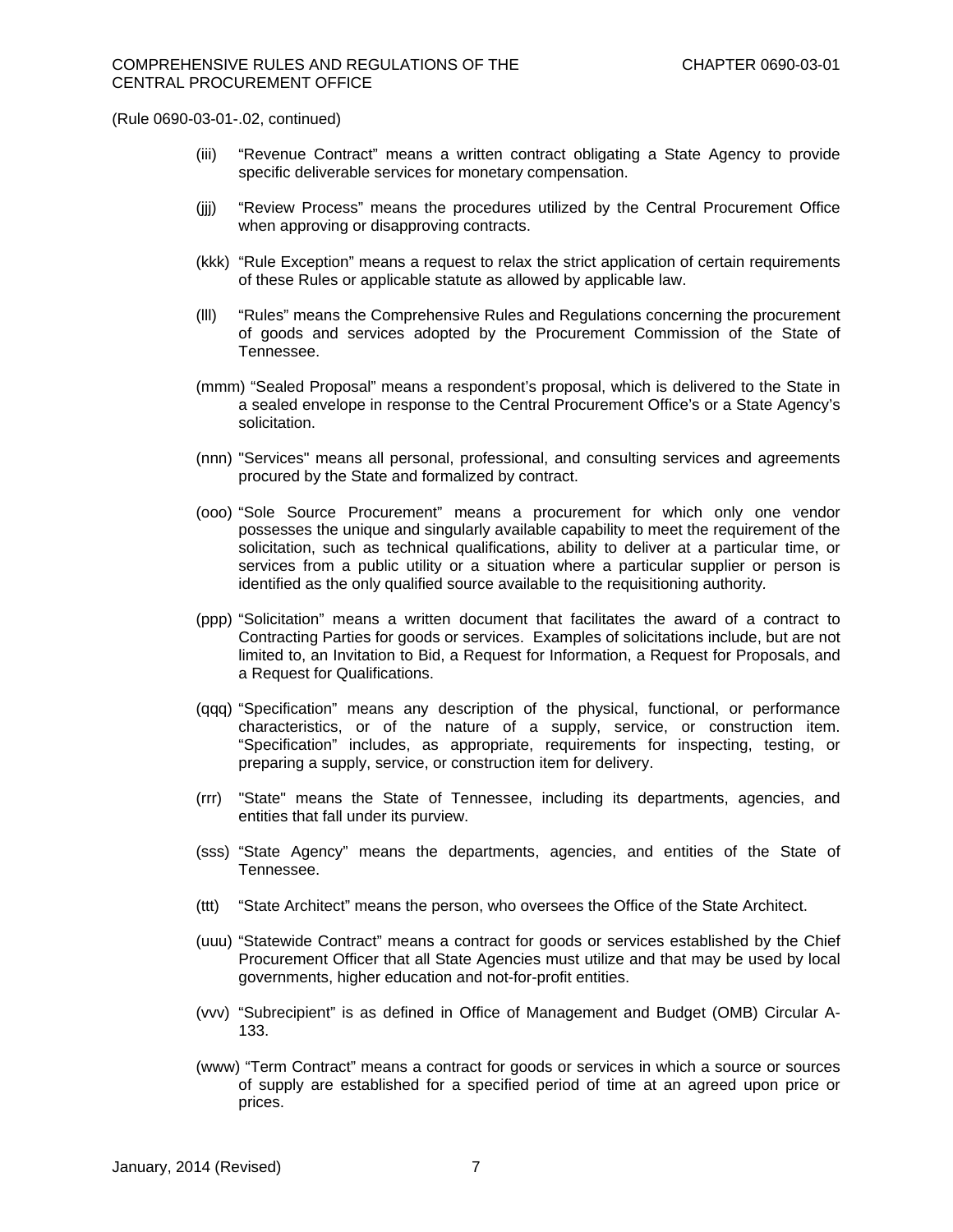(xxx) "Vendor" means a person or legal entity with the legal capacity to enter into contracts and sue and be sued who provides goods or services to the State through a contract or a purchase order.

*Authority: §§ 4-56-102, 4-56-105, and 12-3-201. Administrative History: Original rule filed February 5, 1982; effective June 1, 1982. Amendment filed January 24, 1986; effective April 15, 1986. Repeal and new rule filed November 25, 1987; effective February 28, 1988. Amendment filed July 29, 1998; effective November 28, 1998. Repeal and new rule filed October 22, 2013; effective January 20, 2014.* 

## **0690-03-01.03 CENTRAL PROCUREMENT OFFICE.**

- (1) The Chief Procurement Officer shall serve as the head of the Central Procurement Office and act as the main point of contact and authority regarding all matters subject to these Rules.
- (2) The duties and responsibilities of the Central Procurement Office shall include:
	- (a) Implementing these Rules;
	- (b) Providing necessary guidance, determinations and interpretations as required by these Rules or applicable law;
	- (c) Except as otherwise provided by these Rules or applicable law, procuring all goods and services for the State;
	- (d) Providing procedural direction governing procurements and contracts for goods and services in accordance with these Rules or applicable law;
	- (e) Providing guidelines for drafting procurement and contract documents in accordance with these Rules or applicable law;
	- (f) Providing technical assistance to State Agencies regarding procurements and writing contracts governed by these Rules or applicable law;
	- (g) Providing review and approval of procurements and contracts in accordance with these Rules or applicable law;
	- (h) Administering a procedure as defined in Central Procurement Office Policy for registering providers who may contract with the State pursuant to these Rules or applicable law;
	- (i) Resolving protests of Aggrieved Respondents;
	- (j) Promulgating and implementing Central Procurement Office Policy as approved by the Procurement Commission; and
	- (k) Performing such other duties and responsibilities as prescribed by these Rules, Central Procurement Office Policy or applicable law.

*Authority: T.C.A. §§ 4-56-102, 4-56-104, 4-56-105, § 12-3-305. Administrative History: Original rule filed February 5, 1982; effective June 1, 1982. Amendment filed January 24, 1986; effective April 15, 1986. Repeal and new rule filed November 25, 1987; effective February 28, 1988. Amendment filed July 29, 1998; effective November 28, 1998. Repeal and new rule filed October 22, 2013; effective January 20, 2014.*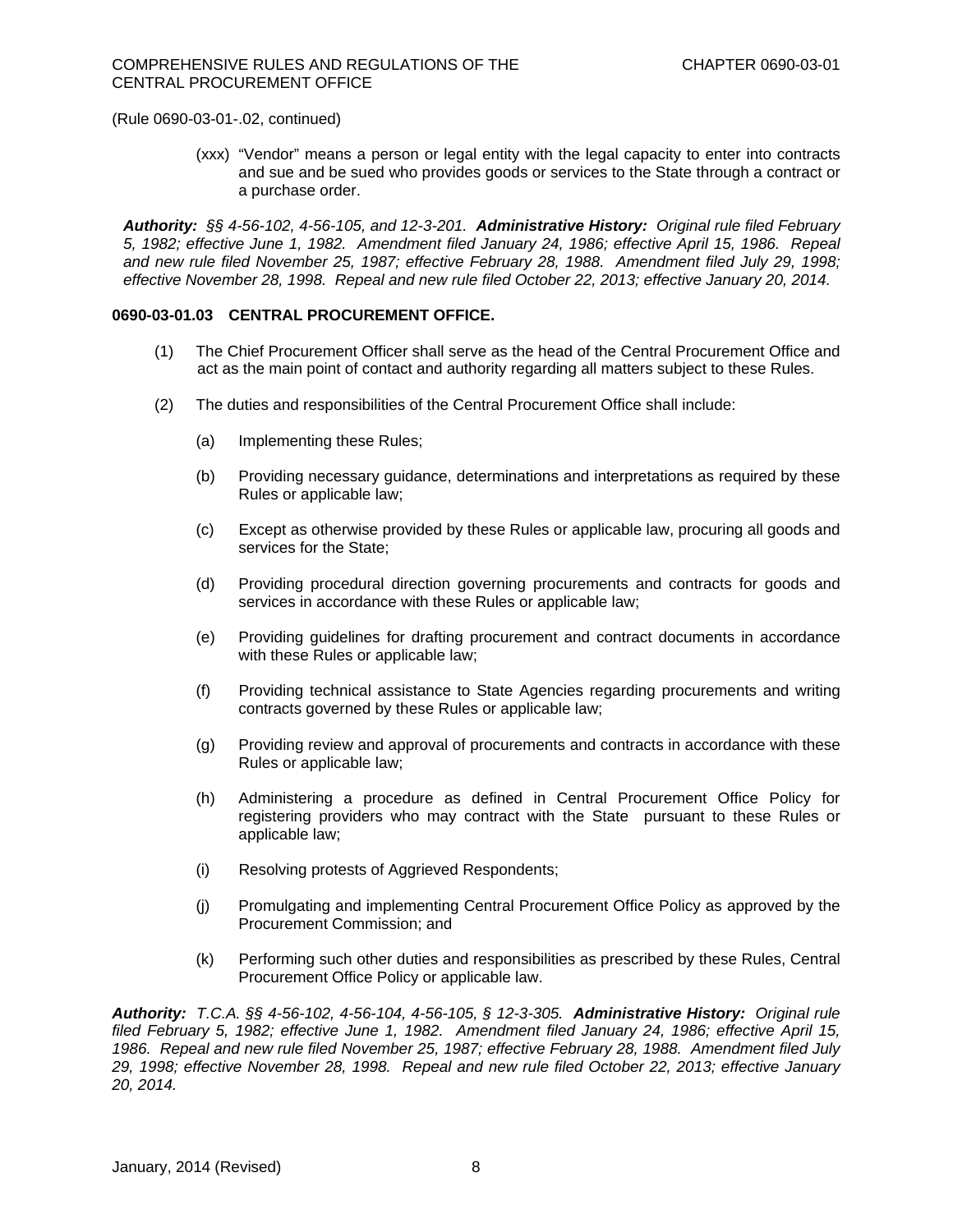## **0690-03-01-.04 AUTHORITY DELEGATED TO STATE AGENCIES.**

- (1) A Delegated Authority to procure goods or services, award grants, issue loans or enter into revenue or no cost contracts shall be effective upon the approval of the Chief Procurement Officer and the Comptroller of the Treasury. No grant, loan, purchase, or contract shall be initiated and no obligation shall be incurred on behalf of the State by a State Agency unless a Delegated Authority is granted by the Chief Procurement Officer and the Comptroller of the Treasury. The approval process requirements for a Delegated Authority shall be more particularly prescribed by Central Procurement Office Policy. The general requirements for each Delegated Authority are as follows:
	- (a) Delegated Grant Authority:
		- 1. A Delegated Grant Authority may be approved where:
			- (i) The program requirements are such that guidelines can be developed to give direction to the agency that issues a number of similar grants.
			- (ii) The individual grants involved are of such uniformity and standardization of processes, procedures and contract terms and conditions that there is little necessity or practicality for individual review.
		- 2. Delegated Loan Authority: A Delegated Loan Authority shall set forth the terms and conditions for making a loan and include all provisions required by Central Procurement Office Policy.
		- 3. Delegated Purchase Authority:
			- (i) A Delegated Purchase Authority may be approved for procurement of goods or services, provided that such purchases and any resulting contracts from such purchases are subject to applicable provisions of these Rules and Central Procurement Office Policy.
	- (b) A Delegated Purchase Authority for the procurement of goods or services shall set forth all criteria, provisions and limitations consistent with Central Procurement Office Policy.
- (2) General Requirements of Delegated Authorities:
	- (a) Each State Agency receiving a Delegated Authority shall file such documentation with the Chief Procurement Officer, in a form prescribed by Central Procurement Office Policy, which details the request for a Delegated Authority and the authorized signatories for the State Agency.
	- (b) All Delegated Authorities shall set forth all requirements prescribed by Central Procurement Office Policy.
	- (c) No changes shall be made to any Delegated Authorities without a written amendment to the Delegated Authorities requiring the same approval as the initial request.
	- (d) Records of the approval of the delegated authority shall be maintained by the Central Procurement Office

*Authority: T.C.A. §§ 4-56-102, 4-56-105, and 12-3-401. Administrative History: Original rule filed February 5, 1982; effective June 1, 1982. Amendment filed January 24, 1986; effective April 15, 1986.*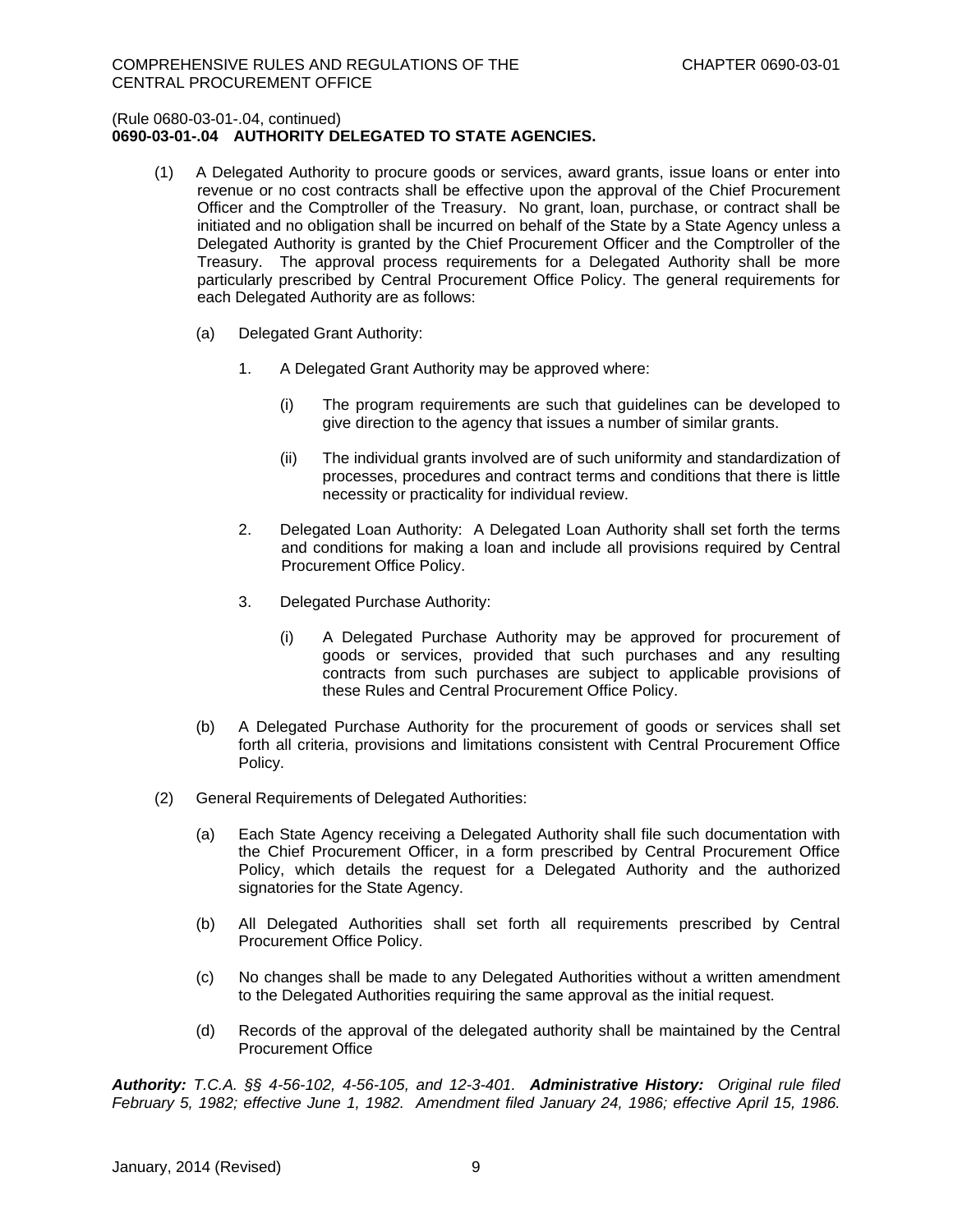*Repeal and new rule filed November 25, 1987; effective February 28, 1988. Repeal and new rule filed October 22, 2013; effective January 20, 2013.* 

## **0690-03-01-.05 PROCUREMENT METHODS.**

- (1) Procurement Methods-Generally
	- (a) A procurement method for a given good or service shall be chosen based on the following considerations and minimum requirements:
		- 1. All goods or services shall be procured by a method that the Chief Procurement Officer has determined to be in the State's best interests.
			- (i) Contracts shall be procured on a competitive basis where practicable, however, there are situations where a contract for goods or services on terms and conditions most favorable to the State cannot be procured using a competitive procurement method. In such an event, the Chief Procurement Officer may use a non-competitive procurement method if doing so is in the State's best interests. The request and justification to use a non-competitive procurement method must be documented as prescribed by Central Procurement Office Policy.
			- (ii) The Central Procurement Office or Delegated State Agency shall document and retain a record of the procurement process, including any negotiations upon which each contract is based, as prescribed by Central Procurement Office Policy.
			- (iii) All responses, irrespective of procurement method chosen, shall be evaluated in accordance with the terms of the solicitation.
- (2) Request for Proposals ("RFP").
	- (a) An RFP shall comply with the following requirements:
		- 1. The Central Procurement Office or Delegated State Agency shall prepare and issue an RFP and evaluate proposals in accordance with these Rules and Central Procurement Office Policy. The Chief Procurement Officer, in his or her sole discretion, shall determine whether an RFP that does not comply with these Rules and Central Procurement Office Policy requires rejection of the responses or cancellation of the RFP and rejection of all responses.
			- (i) A RFP shall contain the major categories to be considered in the evaluation of proposals together with the relative weight of each category. Those criteria shall include qualifications and experience, technical approach, and price as prescribed by Central Procurement Office Policy.
			- (ii) The Central Procurement Office or Delegated State Agency shall carefully consider all persons involved with the development, formulation, drafting, or review of a RFP and safeguard against any perceived or actual conflicts of interest.
			- (iii) The Central Procurement Office, Delegated State Agency, or other necessary State officials or entities, as required by applicable law, shall approve all RFPs and any addenda, amendments, and clarifications to RFPs before their public release. Except as otherwise delegated, a RFP or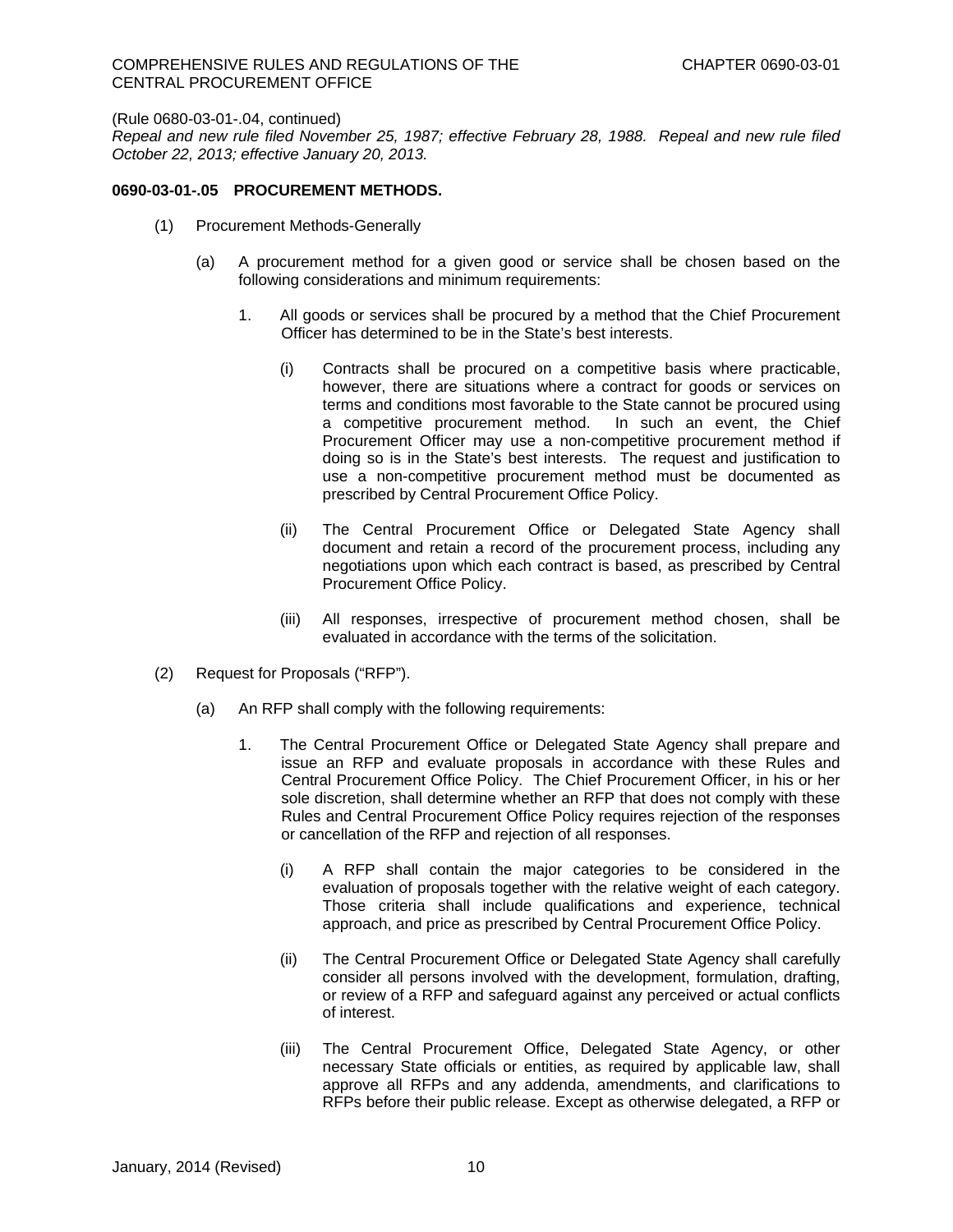its revisions shall be approved by the Central Procurement Office based on the following:

- (I) Application of the requirements of these Rules and Central Procurement Office Policy;
- (II) Adequacy of the scope description; and
- (III) Adequacy of the RFP's assurance of:
	- I. Fairness to respondents;
	- II. Clear, fair and open competition;
	- III. Achievement of procurement objectives; and
	- IV. Protection of the State's interests.
- (iv) Upon approval, the Central Procurement Office or Delegated State Agency shall post the solicitation on the designated website of the Central Procurement Office. The posting of the solicitation on the designated website of the Central Procurement Office is the official public notice. All other forms of notice are merely a courtesy to the public and do not constitute official notice of a solicitation.
- (v) After the technical proposal evaluation is completed, the cost proposal may be opened and evaluated, and the scores of both proposals may be combined to arrive at a total evaluation score. The Central Procurement Office may, as approved by the Chief Procurement Officer, determine the instances where a cost proposal may be evaluated contemporaneously with or prior to evaluation of the technical proposal.
- (vi) Proposal evaluations shall be impartial and ensure that all material requirements of the RFP have been met.
	- (I) Proposals shall be evaluated consistent with these Rules and Central Procurement Office Policy.
	- (II) Prior to reviewing proposals, each Proposal Evaluation Team member shall review a list of persons making proposals and determine if the member has a conflict of interest with serving on the Proposal Evaluation Team. Each member shall sign a conflict of interest statement as required by Central Procurement Office Policy. The conflict of interest statement shall be retained in the procurement file.
	- (III) Proposals shall be evaluated based on criteria set forth in the RFP and on the basis of factors pertinent to the goods or services being procured.
	- (IV) The Central Procurement Office or Delegated State Agency shall award a contract to the respondent whose response receives the highest evaluation score.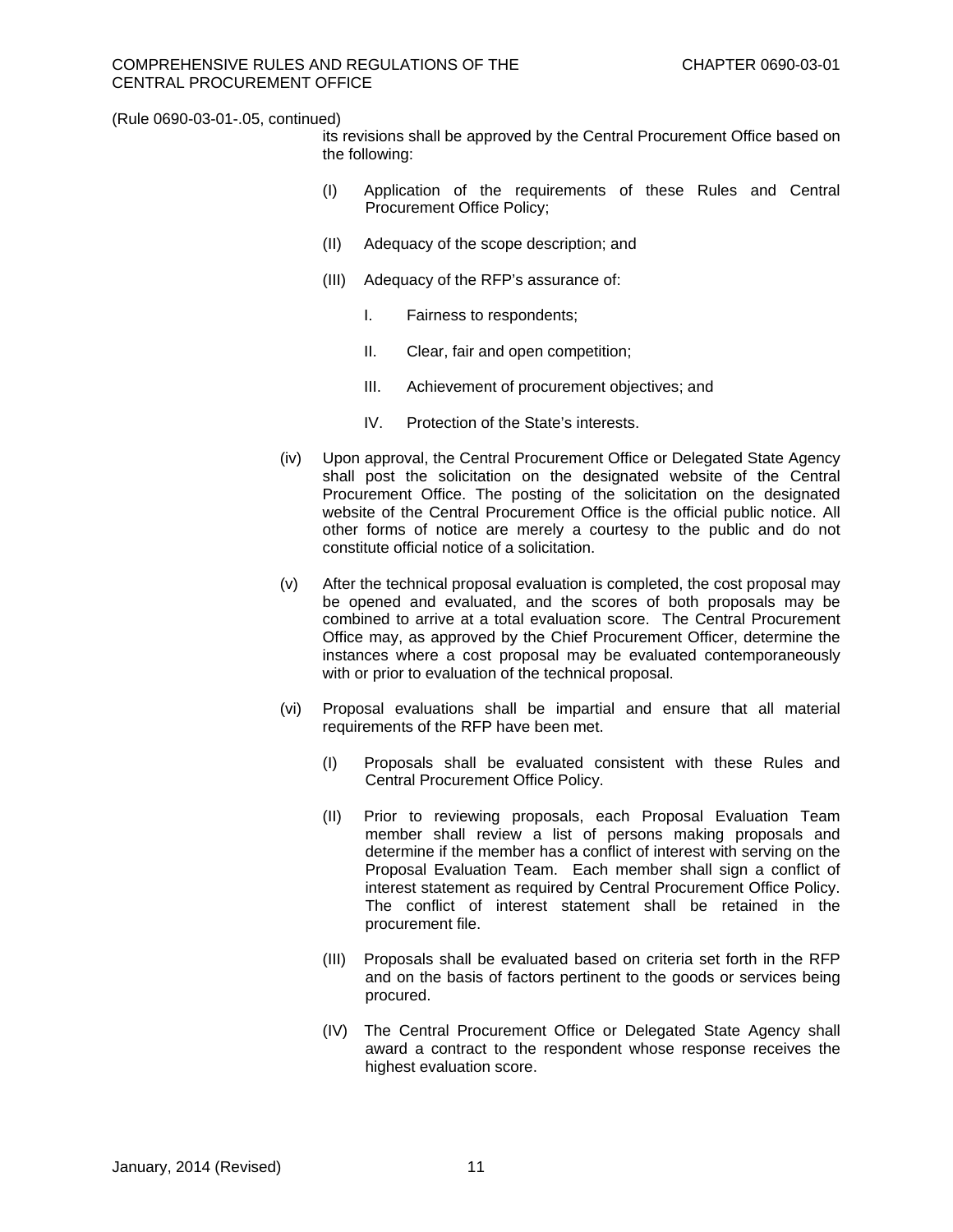- (V) Contract awards to a respondent other than the respondent receiving the highest evaluated score may only be awarded pursuant to Central Procurement Office Policy. Justification for the contract award and approvals shall be documented in the procurement file maintained by the Central Procurement Office.
- (3) Invitation to Bid.
	- (a) The Central Procurement Office or Delegated State Agency may issue an invitation to bid that requests sealed bids. All procurements utilizing an invitation to bid method of procurement shall be conducted in accordance with these Rules and Central Procurement Office Policy.
- (4) Informal Written, Verbal or Telephone Quotations.
	- (a) Informal procurement methods through use of written, verbal or telephone quotations for one-time purchases or contracts with a total value not to exceed current statutory maximum amounts may be utilized by a Delegated State Agency subject to approval or delegation in accordance with these Rules and Central Procurement Office Policy. Any such bid, proposal or record of the quotation shall be made part of the procurement file.
- (5) Emergency Purchases.
	- (a) The Central Procurement Office or Delegated State Agency may make purchases of goods or services in the open market to meet emergencies arising from an unforeseen cause. Emergency purchases shall be made by contract in accordance with Central Procurement Office Policy and utilize competitive procurement methods or negotiations whenever practicable. The procuring agency shall maintain a procurement file that addresses the following:
	- (b) The circumstances leading to the emergency procurement;
	- (c) Procurement-related actions taken in response to the emergency, including procurement methods used; and
	- (d) A complete list of goods or services procured, including prices paid and total purchase amount.
- (6) Sole Source Procurement.
	- (a) Whenever practicable, procurements should be competitive. Sole source procurements may be made when an item or service possesses specific characteristics that can only be filled by a single source or where exclusive rights exist. Sole source procurements shall require the State Agency to provide advance justification to the Central Procurement Office in accordance with Central Procurement Office Policy. Whenever practicable, competitive procurement methods, including competitive negotiation, should be used. All sole source procurements, regardless of the dollar amount, require the Chief Procurement Officer's prior approval. Reporting of sole source procurements shall be provided to the Comptroller of the Treasury in such form and time period as prescribed in Central Procurement Policy. The Chief Procurement Officer in approving the use of a sole source method of procurement shall consider and adequately document in the procurement file the following: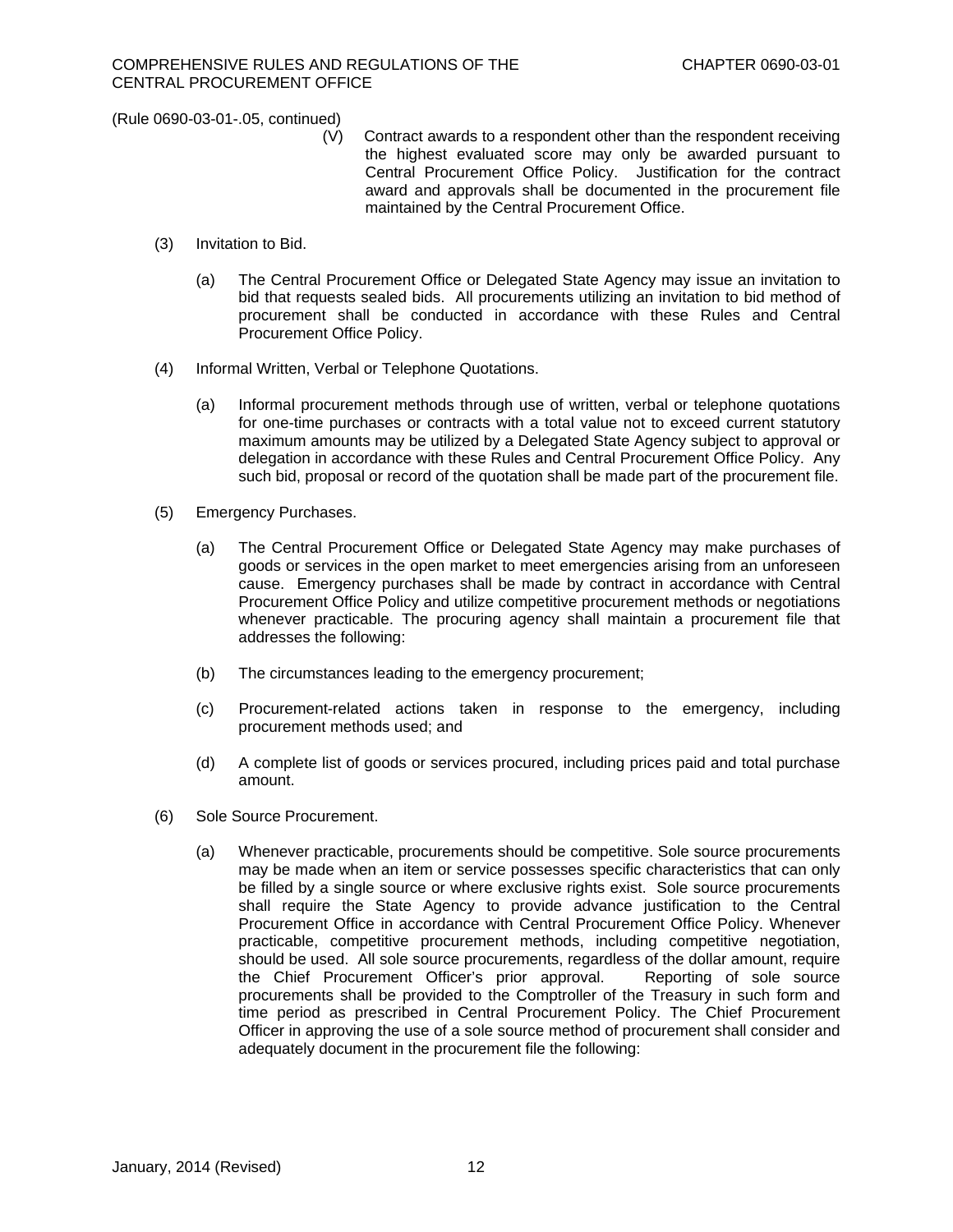- 1. Whether the vendor possesses exclusive or predominant capabilities or the item or service contains features providing a superior utility not obtainable from similar vendors;
- 2. Whether the product or service is unique and available from only one source;
- 3. Whether the program requirements can be modified so that competitively procured goods or services may be used;
- 4. Whether items must be interchangeable or compatible with in-place items;
- 5. Whether or not it is in the State's best interests to conduct a pilot program for a defined period of time; or
- 6. Whether the economics, technical aspects, or other facts and circumstances of the procurement in question make the use of a sole source procurement method a more prudent choice than a competitive procurement method.
- (7) Proprietary Procurement. Proprietary Procurement.
	- (a) Proprietary procurements may be made for a service or a product that is manufactured and marketed by a person or persons having the exclusive right to provide the service or manufacture or sell the product in which resellers are granted the right to sell. The State Agency shall provide justification to the Central Procurement Office in accordance with Central Procurement Office Policy. All proprietary procurements, regardless of the dollar amount require the Chief Procurement Officer's prior approval. All proprietary procurements shall be executed using procurement methods consistent with these Rules and Central Procurement Office Policy. Reporting of proprietary procurements shall be provided to the Comptroller of the Treasury in such form and time period as prescribed in Central Procurement Policy.
- (8) Competitive Negotiation.
	- (a) A contract may be procured by competitive negotiation when the needed goods or services cannot be procured by competitive sealed bid. All negotiations and communications shall be conducted in accordance with these Rules and Central Procurement Office Policy. The Chief Procurement Officer and the Comptroller of the Treasury shall approve the use of competitive negotiation as a method of procurement. Once the negotiations have been concluded, a recommendation shall be made by the negotiating team to the Chief Procurement Officer and the Comptroller of the Treasury prior to entering into a contract.
- (9) Direct Negotiation-General Services Administration.
	- (a) When a vendor maintains a General Services Administration agreement with the United States of America, or any agency thereof, the Chief Procurement Officer may directly negotiate with that vendor. The price shall not be higher than that contained in the contract between the General Services Administration and the vendor affected.
- (10) Utility Contracts.
	- (a) The Central Procurement Office shall purchase or contract for all telephone, telegraph, electric light, gas, power, postal, or other services for which a rate has been established by a public authority. All such contracts shall be procured in such a manner as the Chief Procurement Officer deems to be in the best interests of the State of Tennessee. Each such purchase or contract shall be made on a competitive basis,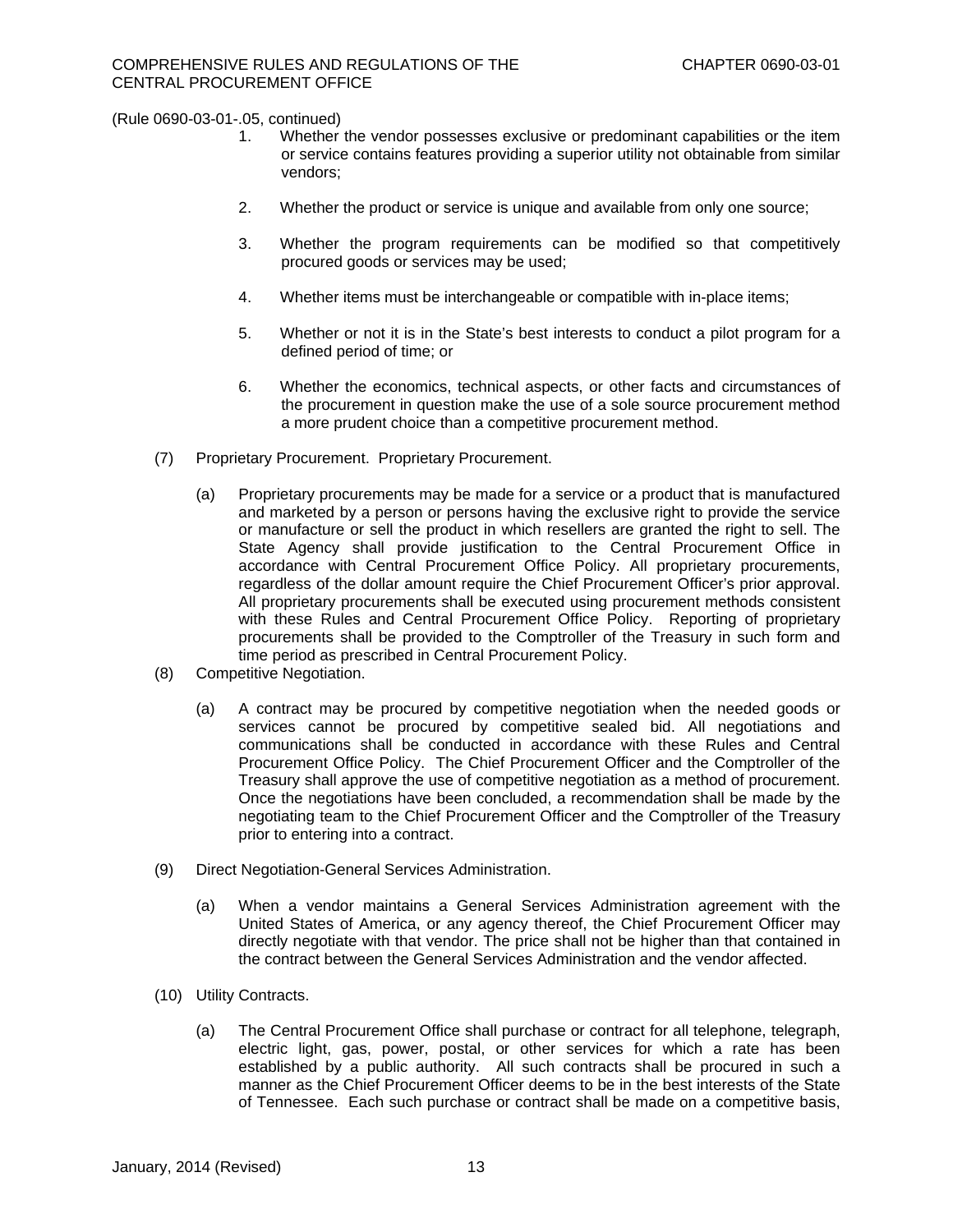where practicable, in accordance with these Rules and Central Procurement Office Policy. If the Chief Procurement Officer determines that such procurement is only available from a single source or is proprietary, the use of a sole source or proprietary method of procurement may be utilized.

*Authority: T.C.A. §§ 4-56-102, 4-56-105, 12-3-501, § 12-3-502, 12-3-504, 12-3-505, 12-3-506, § 12-3- 507, and 12-3-508. Administrative History: Original rule filed February 5, 1982; effective June 1, 1982. Amendment filed January 24, 1986; effective April 15, 1986. Repeal and new rule filed November 25, 1987; effective February 28, 1988. Repeal and new rule filed October 22, 2013; effective January 20, 2014.* 

## **0690-03-01.06 PROCUREMENT PROCESS-ELEMENTS OF SOLICITATION DOCUMENT AND PROCESS PRIOR TO AWARD.**

- (1) Solicitations-Elements.Each written solicitation shall contain the following elements at a minimum:
	- (a) The description of the technical requirements for the goods or scope of services to be procured;
	- (b) Terms and conditions that clearly state the requirements for response and language to bind the parties in the event of award;
	- (c) Clear and definitive technical requirements and scope that allow for open competition where practicable;
	- (d) The solicitation shall contain directions regarding the submittal of proposals;
	- (e) Instructions for packaging, shipping, and delivering commodities purchased and instructions for storage by the vendor, where applicable or appropriate;
	- (f) Any requirements for proposal, performance or payment bonds;
	- (g) A timeline of the solicitation process that specifies the solicitation deadlines; A detailed description of the evaluation factors to be considered in evaluating the proposals, e.g., by way of example only, proposer qualifications, experience, technical approach, and cost;
	- (h) A declaration of whether the contract award is subject to successful contract negotiation;
	- (i) A statement that the Chief Procurement Officer shall have the sole discretion to amend a solicitation in writing at any time prior to award; and
	- (j) An estimate of the purchase requirements for the current contract period, if applicable and for the new contract period if the solicitation will result in an agency or statewide term contract.
- (2) Inspection of Solicitation File.
	- (a) Each solicitation shall contain a schedule indicating the dates and times for solicitation opening, the timeline for evaluation and the anticipated Award date. Once the state issues the Notice of Intent to Award, the Open File Period begins. The solicitation file shall be open for public inspection for seven (7) calendar days upon request. The Central Procurement Office or a Delegated State Agency shall give the requestor a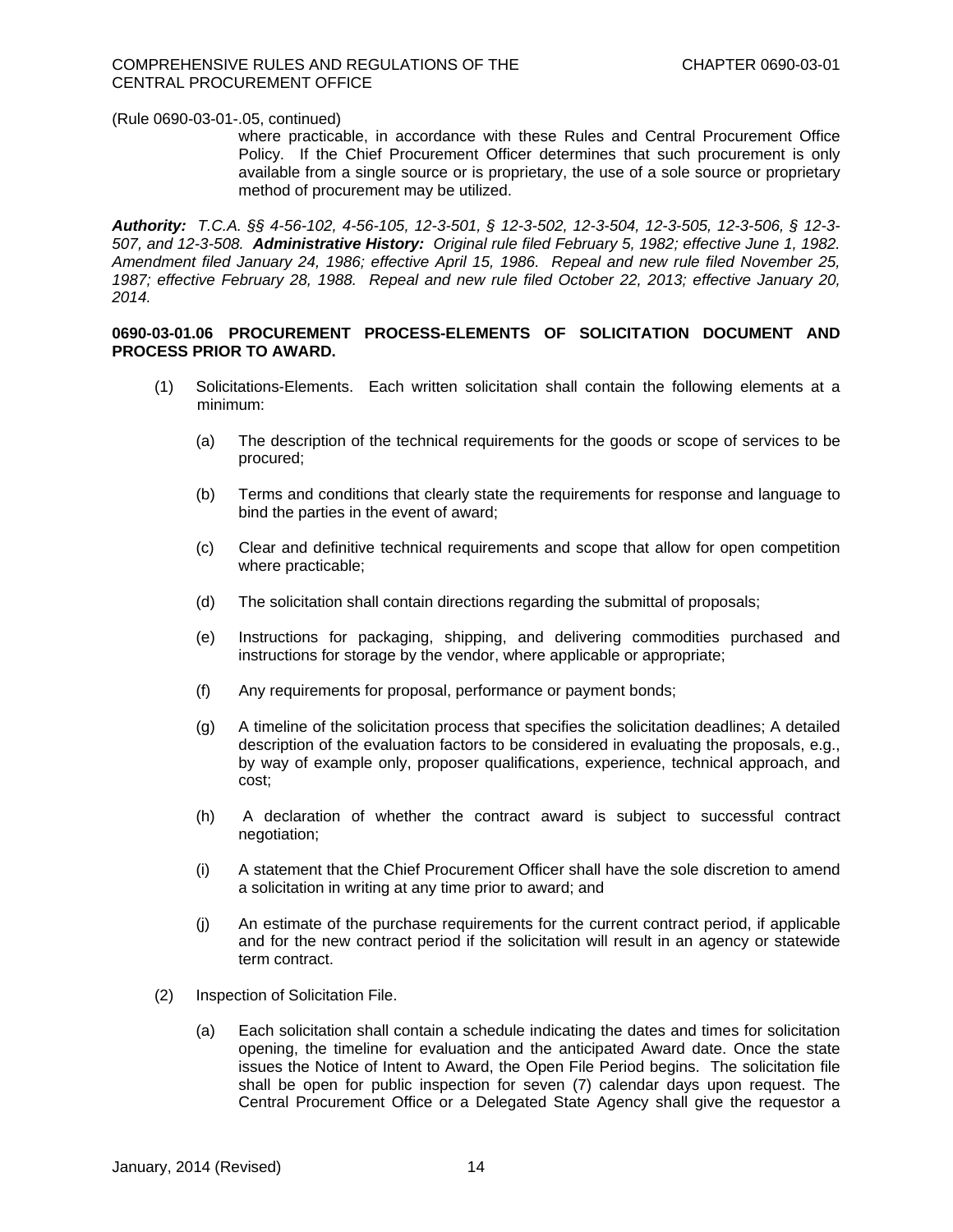reasonable opportunity to inspect the solicitation file. If there is no protest of the Notice of Intent to Award, the State will proceed with the contract award.

- (3) Cancellation of Solicitation or Rejection of Responses.
	- (a) The Chief Procurement Officer shall have the discretion to cancel a solicitation in its entirety and reissue the solicitation in whole or in part as documented and approved by any other approval authority of the original solicitation.
	- (b) The Chief Procurement Officer shall have the discretion to reject any and all responses.
		- 1. Any response that does not meet the requirements of a solicitation may be considered nonresponsive and the response may be rejected.
		- 2. Any response that restricts the rights of the State or otherwise qualifies the proposal may be considered nonresponsive and the response may be rejected.
		- 3. All responses may be rejected by the Chief Procurement Officer or Delegated State Agency for the following reasons:
			- (i) Unreasonably high prices or failure of all responses to meet technical specifications;
			- (ii) Error or defect in the solicitation;
			- (iii) Cessation of need;
			- (iv) `Unavailability of funds;
			- (v) Lack of adequate competition; or
			- (vi) A determination by the State Agency, with the concurrence of the Chief Procurement Officer and any other approval authority, that proceeding with the procurement would be detrimental to the best interests of the State.
		- 4. Rejection of all responses and any approvals required shall be documented and an explanation shall be provided as to the reasons for the rejection of all responses.
		- 5. A report of rejected responses and cancelled solicitations shall be reported in such format and timetable as requested by the Comptroller of the Treasury.

*Authority: T.C.A. § 4-56-102, 4-56-105, 12-3-305, and 12-3-502. Administrative History: Original rule filed February 5, 1982; effective June 1, 1982. Amendment filed January 24, 1986; effective April 15, 1986. Repeal and new rule filed November 25, 1987; effective February 28, 1988. Repeal and new rule filed October 22, 2013; effective January 20, 2014.*

## **0690-03-01.07 PROCUREMENT PROCESS-PROPOSAL AND PERFORMANCE BONDS.**

- (1) Proposal Bond.
	- (a) The Chief Procurement Officer may require, in his or her sole discretion, a proposal bond issued by a surety company licensed to do business in the State of Tennessee. All proposal bond amounts shall be stated as a set amount or as a percentage of the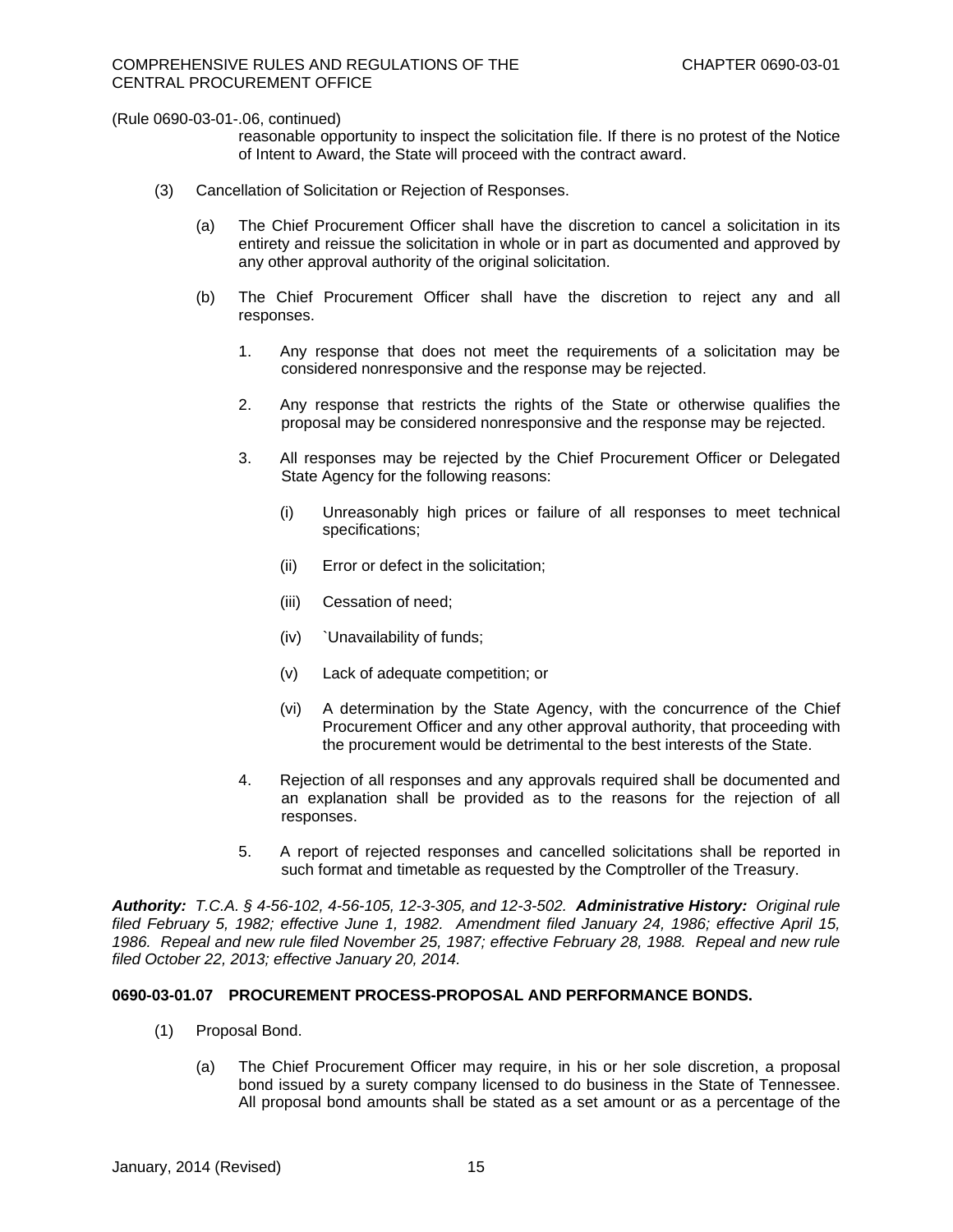contract value. In no event shall the proposal bond amount exceed five percent (5%) of the estimated value of the contract. Proposal bonds submitted by unsuccessful respondents shall be returned upon contract award. Personal checks shall not be accepted in the place of proposal bonds. Other forms of security to guarantee a proposal bond may include an irrevocable letter of credit or a certificate of deposit or cashier's check from a state or national bank or a state or federal savings and loan association or other financial institution having a physical presence in Tennessee. The terms and conditions of all forms of security to guarantee a proposal bond shall be approved by the Chief Procurement Officer before they are accepted as security for the respondent's performance.

- (2) Performance Bond.
	- (a) The Chief Procurement Officer may require, in his or her absolute discretion, a performance bond issued by a surety company licensed to do business by the State of Tennessee. All performance bond amounts shall be stated as a set amount or as a percentage of the contract value, and the amount may be reduced proportionately as performance under the contract successfully moves forward. Performance bonds must be filed with the State of Tennessee within fourteen (14) calendar days after receipt of request by the Chief Procurement Officer or a Delegated State Agency. Personal checks shall not be accepted in the place of performance bonds. Other forms of security to guarantee performance may include an irrevocable letter of credit or a certificate of deposit or cashier's check from a state or national bank or a state or federal savings and loan association or other financial institution having a physical presence in Tennessee. The terms and conditions of all irrevocable letters of credit or certificates of deposit shall be approved by the Chief Procurement Officer before they are accepted as security for the Contracting Party's performance.

*Authority: T.C.A. §§ 4-56-102, 4-56-105, and 12-3-502. Administrative History: Original rule filed February 5, 1982; effective June 1, 1982. Amendment filed January 24, 1986; effective April 15, 1986. Repeal and new rule filed November 25, 1987; effective February 28, 1988. Repeal and new rule filed October 22, 2013; effective January 20, 2014.*

## **0690-03-01.08 PROCUREMENT PROCESS-COMMUNICATION AND NEGOTIATION.**

(1) To ensure a transparent, consistent and equitable process in accordance with Central Procurement Office Policy, the Chief Procurement Officer may conduct communications as he or she determines to be in the best interests of the State, provided that any communication, clarification, or negotiation that may take place regarding any procurement or contract shall be conducted in a manner so as not to disclose any information that would give one or more respondents an unfair advantage or unfairly enable one or more respondents to improve their responses as a result and documented in the procurement file to support the final determination based on the information requested.

*Authority: T.C.A. §§ 4-56-102 and 4-56-105. Administrative History: Original rule filed February 5, 1982; effective June 1, 1982. Amendment filed January 24, 1986; effective April 15, 1986. Repeal and new rule filed November 25, 1987; effective February 28, 1988. Repeal and new rule filed October 22, 2013; effective January 20, 2014.*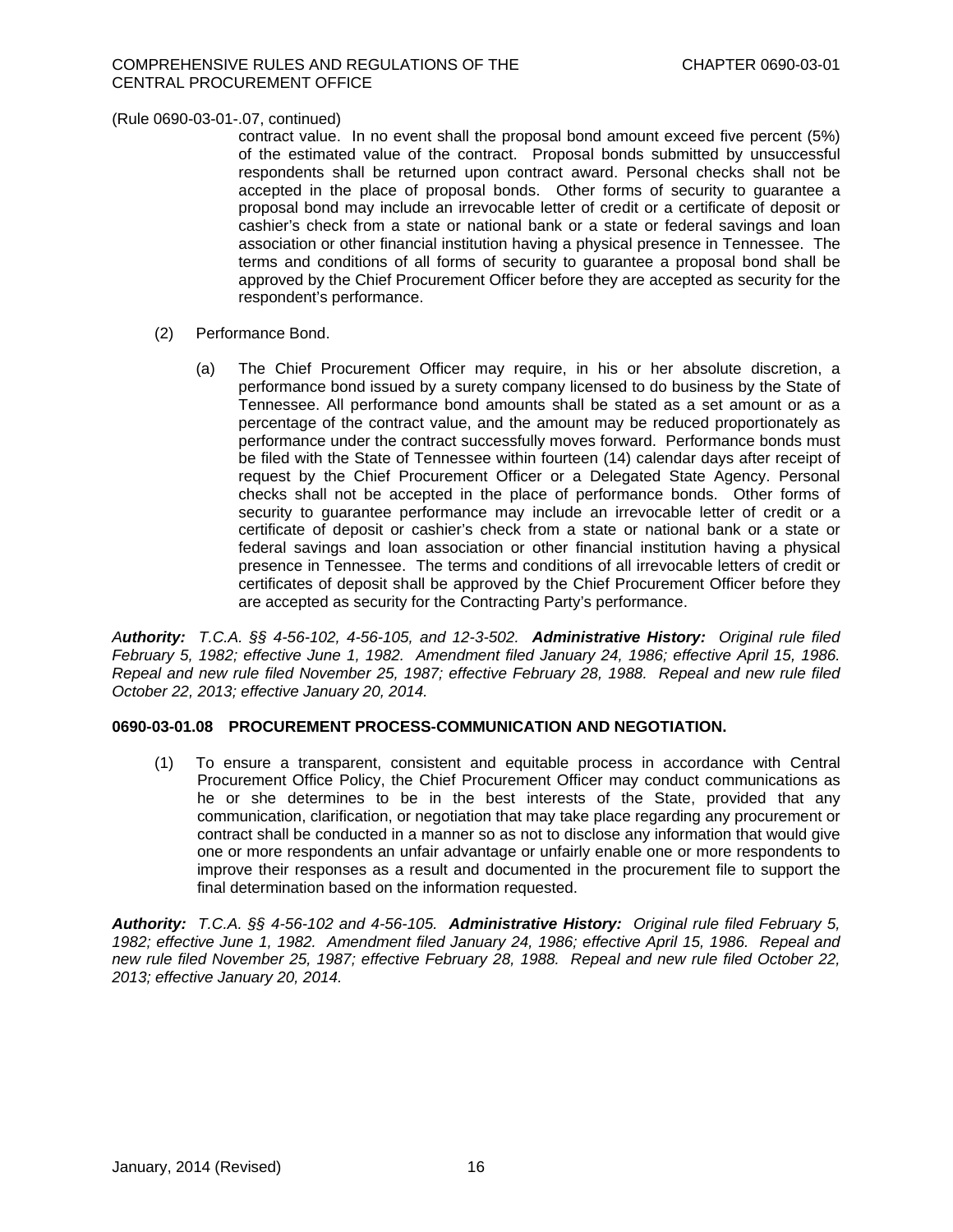#### **0690-03-01.09 PROCUREMENT PROCESS–DETERMINING NON-RESPONSIVENESS.**

(1) If the Central Procurement Office determines that a respondent has provided, for consideration in a contractor selection process or in negotiations, information that does not meet the technical requirements of the solicitation, where the respondent knew or should have known the submitted information was materially defective due to the omission of information or the submission of incorrect information, the subject response may be determined nonresponsive and rejected as prescribed in Central Procurement Policy.

*Authority: T.C.A. §§ 4-56-102, 4-56-105, 12-3-502. Administrative History: Original rule filed February 5, 1982; effective June 1, 1982. Amendment filed January 24, 1986; effective April 15, 1986. Repeal and new rule filed November 25, 1987; effective February 28, 1988. Repeal and new rule filed October 22, 2013; effective January 20, 2014.*

#### **0690-03-01.10 PROCUREMENT PROCESS-AMENDMENT OR WITHDRAWAL OF RESPONSES.**

(1) A respondent may withdraw or amend a response in writing prior to its opening. After responses are opened, a respondent may only withdraw all or a portion of a response where the enforcement of the response would impose an unconscionable hardship on the respondent or as prescribed in Central Procurement Office Policy. Any decision to allow withdrawal or amendment of a response shall be documented in the solicitation file.

*Authority: T.C.A. §§ 4-56-102, 4-56-105, and 12-3-502. Administrative History: Original rule filed February 5, 1982; effective June 1, 1982. Repeal and new rule filed November 25, 1987; effective February 28, 1988. Repeal and new rule filed October 22., 2013; effective January 20, 2014.* 

#### **0690-03-01-.11 AWARD.**

(1) Each contract shall be awarded by the Chief Procurement Officer on behalf of the Central Procurement Office or by a Delegated State Agency where authority has been delegated in accordance with these Rules and Central Procurement Office Policy. Notice of Intent to Award shall be communicated in writing or electronic transmission to all respondents. The Chief Procurement Officer is authorized to award a contract if doing so is in the best interests of the State.

*Authority: T.C.A. §§ 4-56-102, 4-56-105, and 12-3-502. Administrative History: Original rule filed February 5, 1982; effective June 1, 1982. Amendment filed January 24, 1986; effective April 15, 1986. Repeal and new rule filed November 25, 1987; effective February 28, 1988. Repeal and new rule filed October 22, 2013; effective January 20, 2014.*

#### **0690-03-01.12 PROTEST PROCEDURES.**

- (1) Objection of Technical Requirements, Scope of Services or Specifications Prior to Evaluation of Responses.
	- (a) The State shall use technical requirements and scopes of services that are nonrestrictive. Concerns regarding any defects or ambiguities involving a solicitation shall be made in writing and delivered to the Central Procurement Office no later than seven (7) calendar days after the solicitation has been posted to the website of the Central Procurement Office or the Delegated State Agency as the case may be.
- (2) Protest After Notice of Intent to Award.
	- (a) Any aggrieved respondent, who has submitted a response to a solicitation subject to these Rules and applicable law, may file a written protest with the Chief Procurement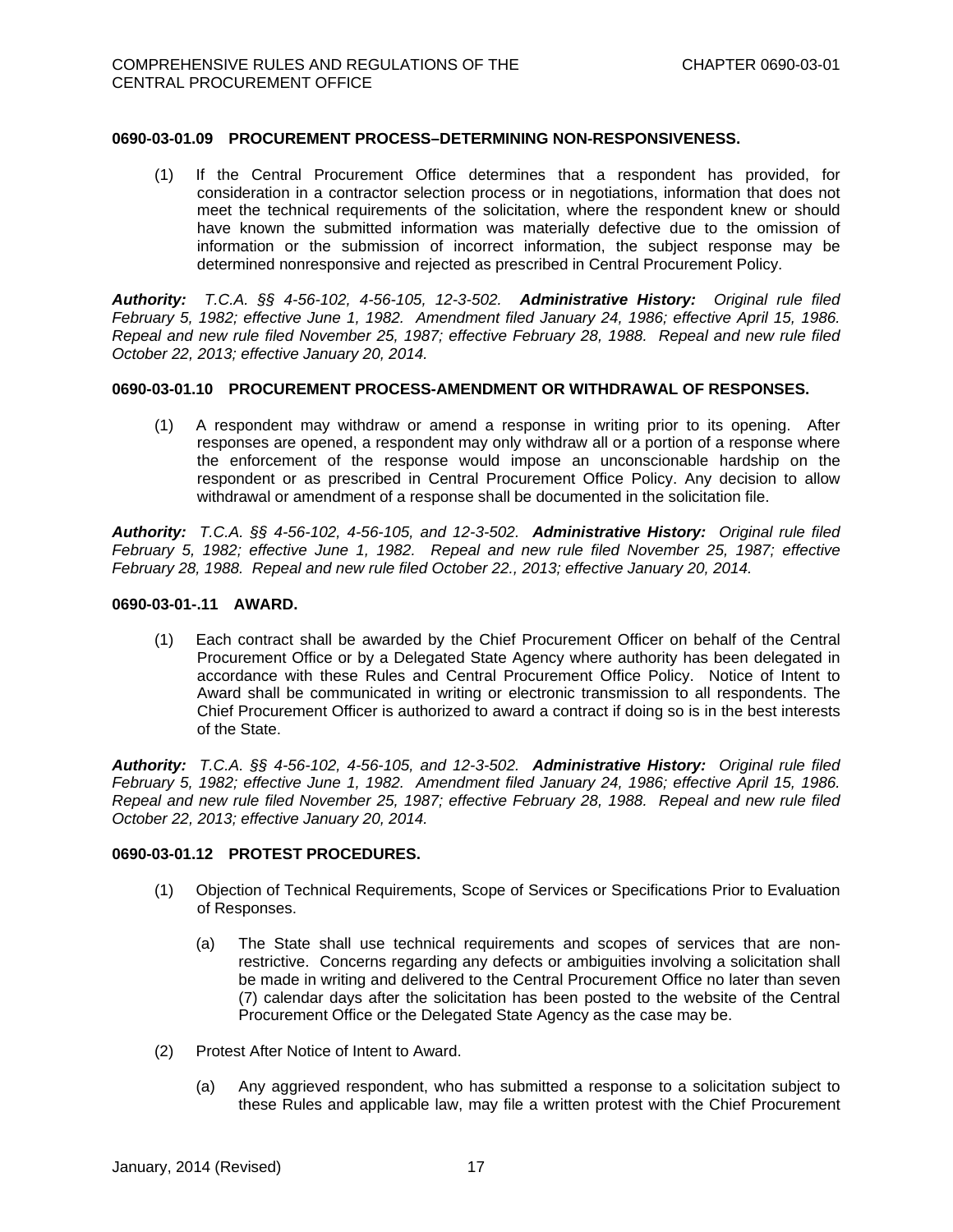Officer. The protest must be received by the Central Procurement Office within seven (7) calendar days from the beginning of the Open File Period.

- 1. On the first day of the Open File Period, all respondents are deemed to know all facts documented in the State's procurement files.
- 2. A written protest filed by a respondent with the Chief Procurement Officer shall enumerate and detail all grounds for the protest in accordance with these Rules.
- 3. The Chief Procurement Officer may consider the following grounds for protest and no others:
	- (i) The contract award was arbitrary, capricious, an abuse of discretion or exceeded the authority of the Central Procurement Office or the Delegated State Agency.
	- (ii) The procurement process was conducted contrary to a constitutional, statutory or regulatory provision.
	- (iii) The Central Procurement Office or the Delegated State Agency did not follow the rules of the procurement as set forth in the solicitation in making the contract award, and such failure to follow the rules of the procurement materially affected the contract award.
	- (iv) The procurement process involved responses that were not independently arrived at in open competition, were collusive, or were submitted in bad faith.
	- (v) The contract award was the result of a technical or mathematical mistake or error during the evaluation process.
- 4. The Aggrieved Respondent challenging the procurement process or contract award has the burden of proof and persuasion with respect to the invalidity of the procurement process or contract award.
- 5. All protests allowed under this Rule shall first be filed with the Chief Procurement Officer. The Aggrieved Respondent shall have the right to file a protest directly with the Protest Committee, but only in the event the Chief Procurement Officer fails to acknowledge a protest within fifteen (15) calendar days of receipt of a protest, fails to resolve the protest within sixty (60) calendar days, or consents in writing to a direct appeal to the Protest Committee.
- 6. A written protest that is filed with the Protest Committee shall:
	- (i) Meet the requirements of T.C.A. § 4-56-103;
	- (ii) Be delivered to the Chief Procurement Officer and the Comptroller of the Treasury; and,
	- (iii) Raise only grounds that were raised before the Chief Procurement Officer.
- 7. All protests, supporting documentation and the resolution or decisions thereof, shall be filed with and maintained by the Central Procurement Office in accordance with T.C.A. § 10-7-503.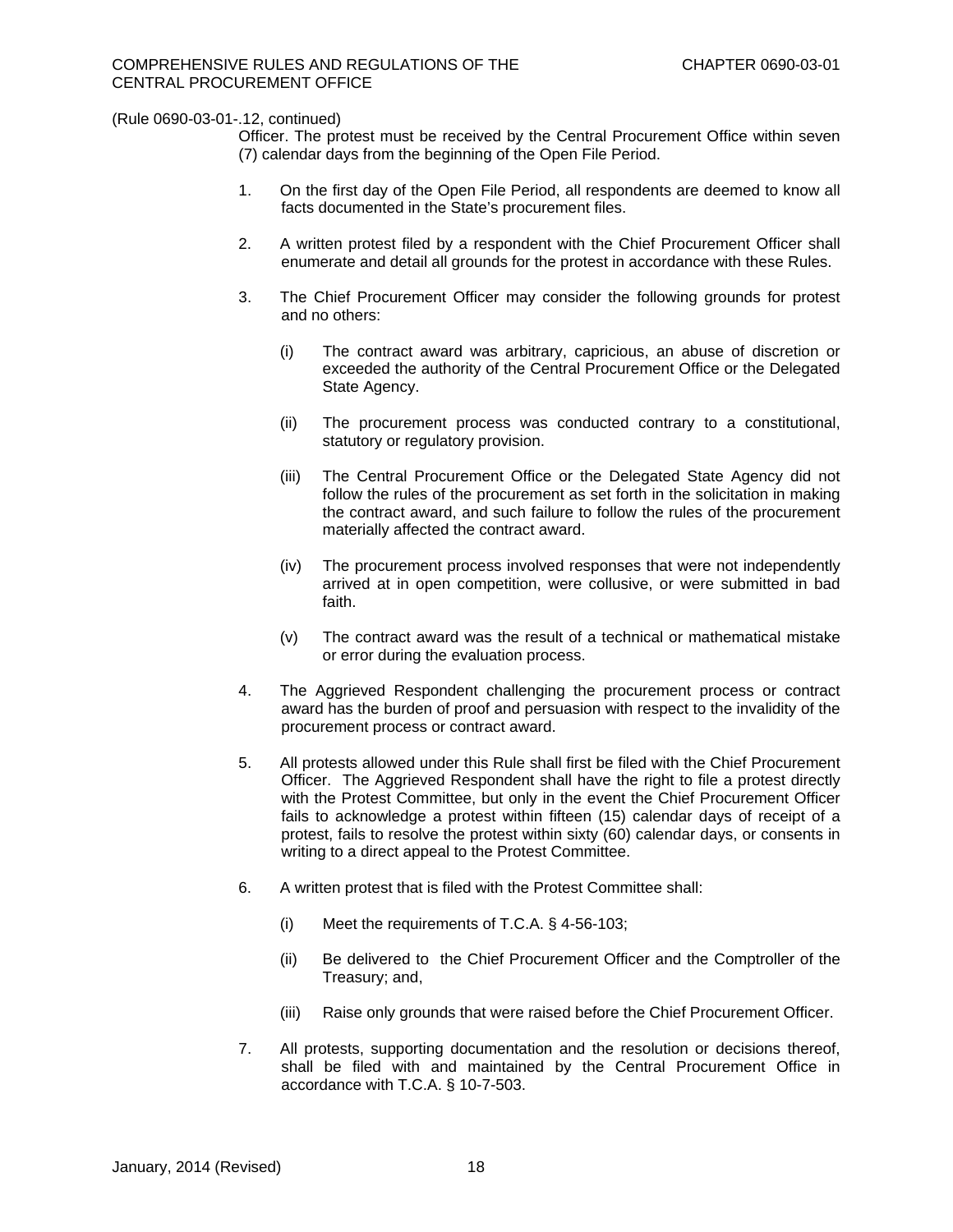- 8. A protester is required to exhaust his or her administrative remedies as provided by these Rules. The failure of an Aggrieved Respondent to timely raise a ground for protest in accordance with these Rules shall be deemed a waiver of the Aggrieved Respondent's right to seek review of such ground before the Chief Procurement Officer or the Protest Committee.
	- (i) The final determination letter of a protest before the Chief Procurement Officer shall be reported to the Protest Committee and the Comptroller of the Treasury.
	- (ii) The final determination letter of a protest before the Protest Committee shall be reported to the Comptroller of the Treasury.

*Authority: T.C.A. §§ 4-56-102, 4-56-103, 4-56-105, and 12-3-514 Administrative History: Original rule filed February 5, 1982; effective June 1, 1982. Amendment filed January 24, 1986; effective April 15, 1986. Repeal and new rule filed November 25, 1987; effective February 28, 1988. Repeal and new rule filed October 22, 2013; effective January 20, 2014.* 

## **0690-03-01.13 CONTRACT FINALIZATION AND NEGOTIATION.**

(1) In accordance with Central Procurement Office Policy, communication and negotiation shall be conducted in a manner that is in the best interests of the State, provided that any communication, clarification, or negotiation so conducted does not undermine the procurement process as set forth in the solicitation, these Rules or Central Procurement Office Policy.

*Authority: T.C.A. §*§ *4-56-102, 4-56-104, and 4-56-105. Administrative History: Original rule filed February 5, 1982; effective June 1, 1982. Amendment filed January 24, 1986; effective April 15, 1986. Repeal and new rule filed November 25, 1987; effective February 28, 1988. Repeal and new rule filed October 22, 2013; effective January 20, 2014.* 

### **0690-03-01-.14 CONTRACT TYPE.**

- (1) Term Contracts
	- (a) Agency Term Contract State Agencies may establish term contracts for specific goods or services. The resulting contract shall contain a maximum liability dollar amount that represents the estimated dollar volume as prescribed in the solicitation.
	- (b) Statewide Term Contract The Central Procurement Office may establish statewide term contracts that all State Agencies must utilize and that may be used by local governments and higher education.
- (2) Term Contract-General
	- (a) A term contract for more than a period of twelve (12) months may provide that the State has the right to cancel at any time for convenience by providing written notice to the Contracting Party.
	- (b) All term contracts shall contain a provision that provides for the termination of the contract at the end of any fiscal year in the event funds are not available.
	- (c) The requirement of a multi-year contract shall be stated in the solicitation, and any multi-year contract shall be awarded pursuant to these Rules and shall not be for a period longer than sixty (60) months unless approved by the Chief Procurement Officer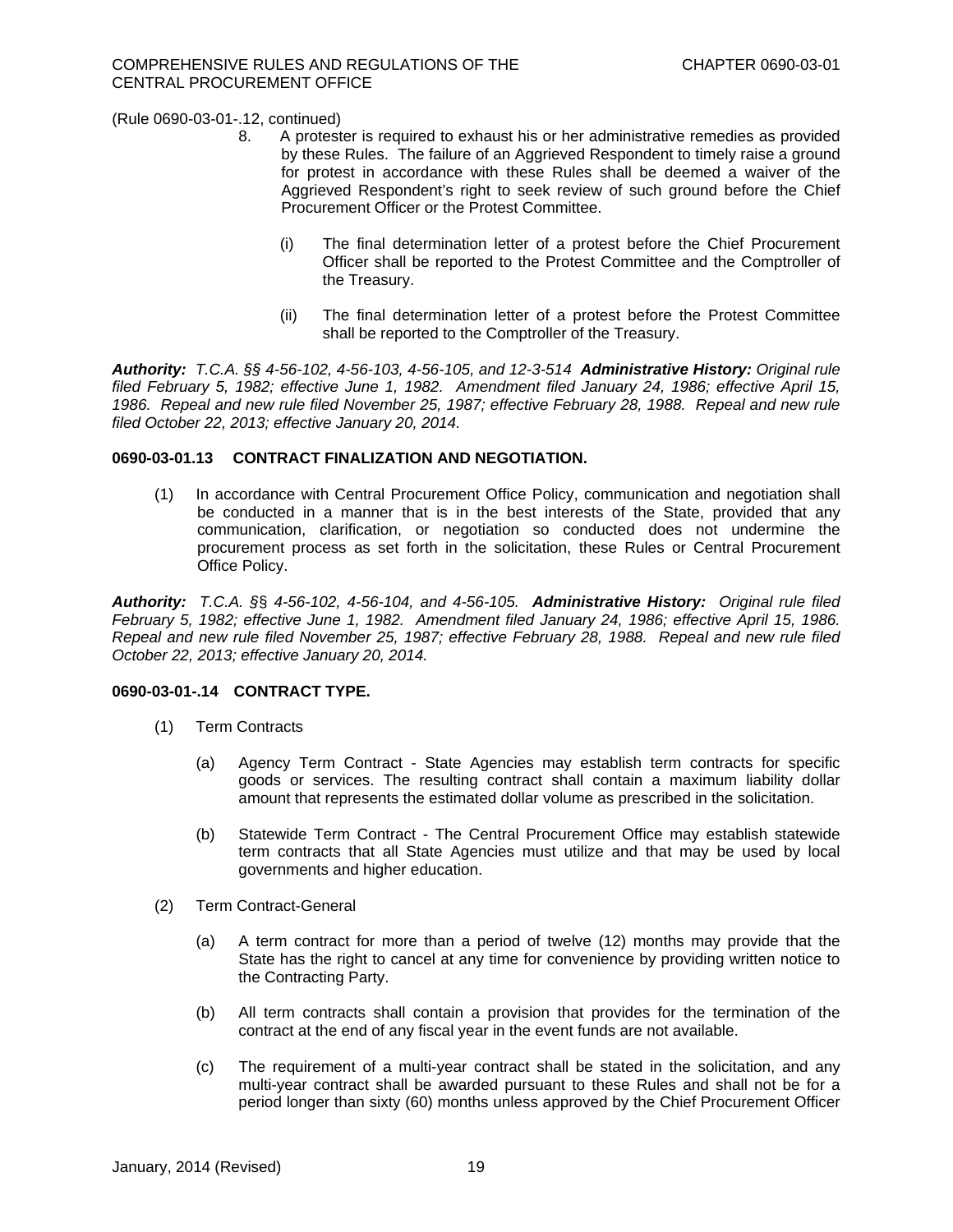as being in the best interests of the State. The justification for the contract term exceeding sixty (60) months shall be maintained in the records of the Central Procurement Office. A report of all contracts awarded for a period longer than sixty (60) months in such format and at such interval determined requested shall be provided to the Comptroller of the Treasury.

- (d) There shall be no pricing agreement other than in a contract between the State and a Contracting Party.
- (3) No Cost Contracts
	- (a) A "No Cost Contract" is a written contract that does not result in a pecuniary obligation between the State and a Contracting Party. Prior to proceeding with procuring a No Cost Contract, the Procuring Agency shall obtain the Chief Procurement Officer's approval.
	- (b) If a No Cost Contract Request is approved, the State Agency shall proceed with the procurement in accordance with these Rules and Central Procurement Office Policy. The request shall be maintained in the records of the Central Procurement Office.
- (4) Revenue Contracts
	- (a) A "Revenue Contract" is a written contract where a State Agency provides specific deliverable services for monetary compensation. Prior to proceeding with any Revenue Contract negotiation, the State Agency must obtain the prior approval of the Chief Procurement Officer. If the request to enter into a Revenue Contract is approved, the State Agency shall proceed to procure the Revenue Contract in accordance with these Rules and Central Procurement Office Policy. The request shall be maintained in the records of the Central Procurement Office.

*Authority: T.C.A. §§ 4-56-102, 4-56-105, 4-56-108, and 12-3-305. Administrative History: Original rule filed October 22, 2013; effective January 20, 2014.* 

### **0690-03-01-.15 GRANTS.**

- (1) Grant Contract
	- (a) A Grant Contract is a contract used to effect an award of funding or property to a grant recipient or Grantee. A grant shall benefit the general public or some population of the general public. Deliverables pursuant to a grant contract shall be comprised of services to third-party beneficiaries rather than services provided to the State.
	- (b) A Grant shall represent one of the following:
		- 1. A contract effecting an award to a nonprofit organization, a for-profit organization or governmental entity, the primary purpose of which is to grant funds to finance operations or program activities;
		- 2. A contract passing through a federal award that specifically identifies by name a Grantee or subrecipient; or
		- 3. A contract effecting an award to fund work toward the completion of an activity or program that could not otherwise be more advantageously procured under a feefor-service type contract. A grant representing this type of award must be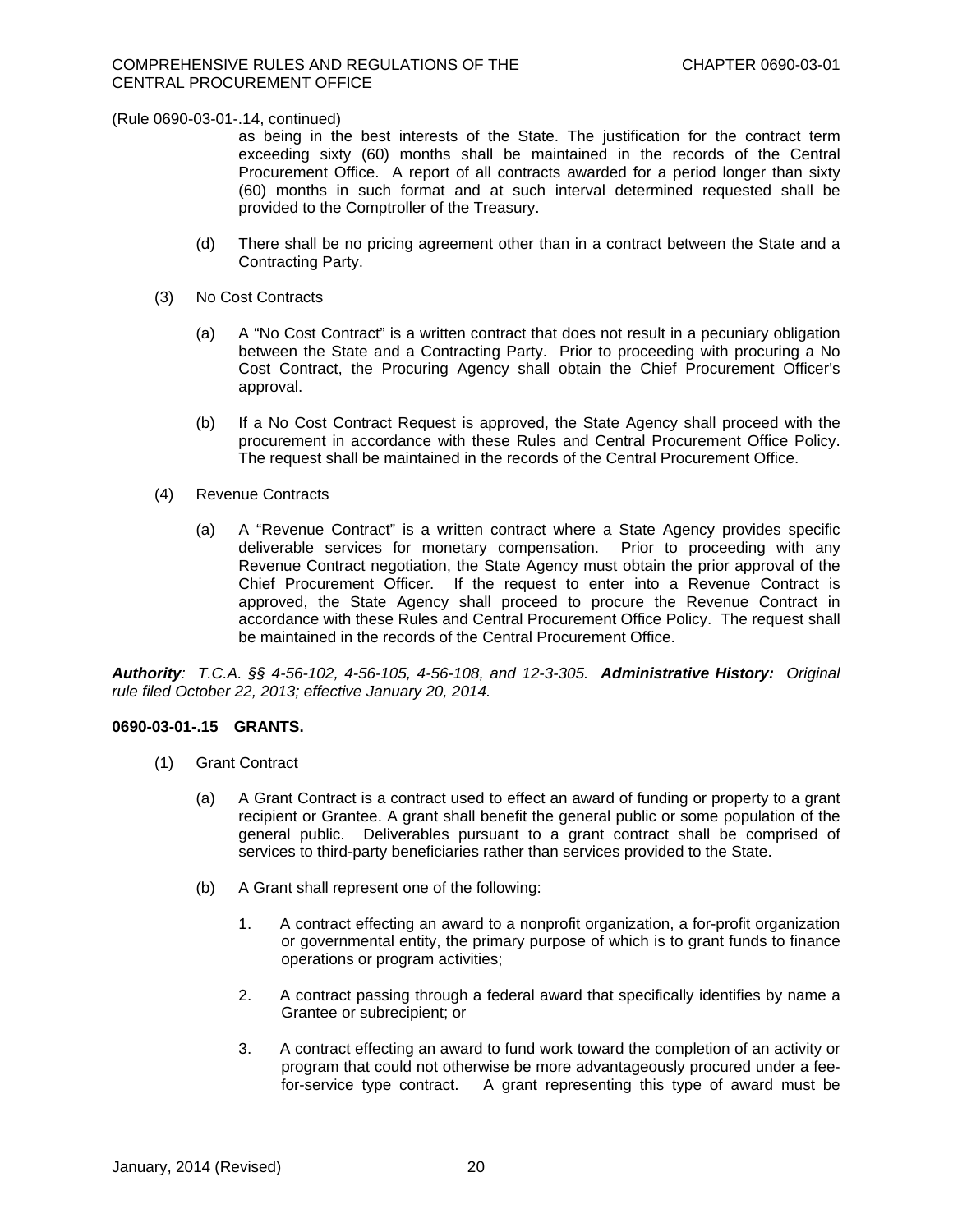determined by the Chief Procurement Officer to be in the best interests of the State.

- (2) Cost Reimbursement Grant A Cost Reimbursement Grant may create either a subrecipient or a vendor relationship between the Grantor State Agency and the Grantee as defined by Central Procurement Office Policy or applicable law.
	- (a) A Cost Reimbursement Grant Contract shall detail the State approved Grant Budget.
		- 1. A Grant Budget shall contain a schedule itemizing one or more specific activities or purposes under the Grant Contract along with the maximum amounts that may be reimbursed for each. A Grant Budget shall also detail the total sum that shall be available for reimbursement for all purposes under the Grant Contract and that total shall equal the maximum liability under the Grant Contract.
		- 2. A Grant Budget may also include a schedule of one or more specific units of service or milestones and the amounts that shall be reimbursed upon completion of each unit or milestone.
		- 3. A Cost Reimbursement Grant Contract shall be written, signed by the parties, and approved in accordance with these Rules and Central Procurement Office Policy.
- (3) Grant Budget.
	- (a) The Grantor State Agency shall conduct analyses and negotiations to ensure that Grant Budget amounts are appropriate to support the activities contemplated in the Grant Contract.
- (4) Grantee Selection Process.
	- (a) The Grantor State Agency shall document the Grantee selection process specifying whether it was competitive or non-competitive and detailing reasons for noncompetitive selections. The Grantor State Agency shall also provide a summary of said documentation to the Central Procurement Office with the Grant Contract as a condition for approval. The Central Procurement Office shall maintain a record of the selection process.
- (5) Endowment Grant.
	- (a) An Endowment Grant is a limited Grant Contract that originates from a specific appropriation, effecting an award and conveyance of funds or property to a Grantee for a particular purpose to benefit the general public as a whole or some population of the general public. An Endowment Grant is used to transfer funds to a grantee pursuant to an appropriation.
		- 1. An Endowment Grant Contract shall meet the following requirements:
			- (i) The State has documented authority to make an Endowment Grant and the State can justify that a cost-reimbursement is not a more appropriate grant model to use;
			- (ii) The State's intention to make an endowment award free of conditions beyond the specified purpose of the grant is clear;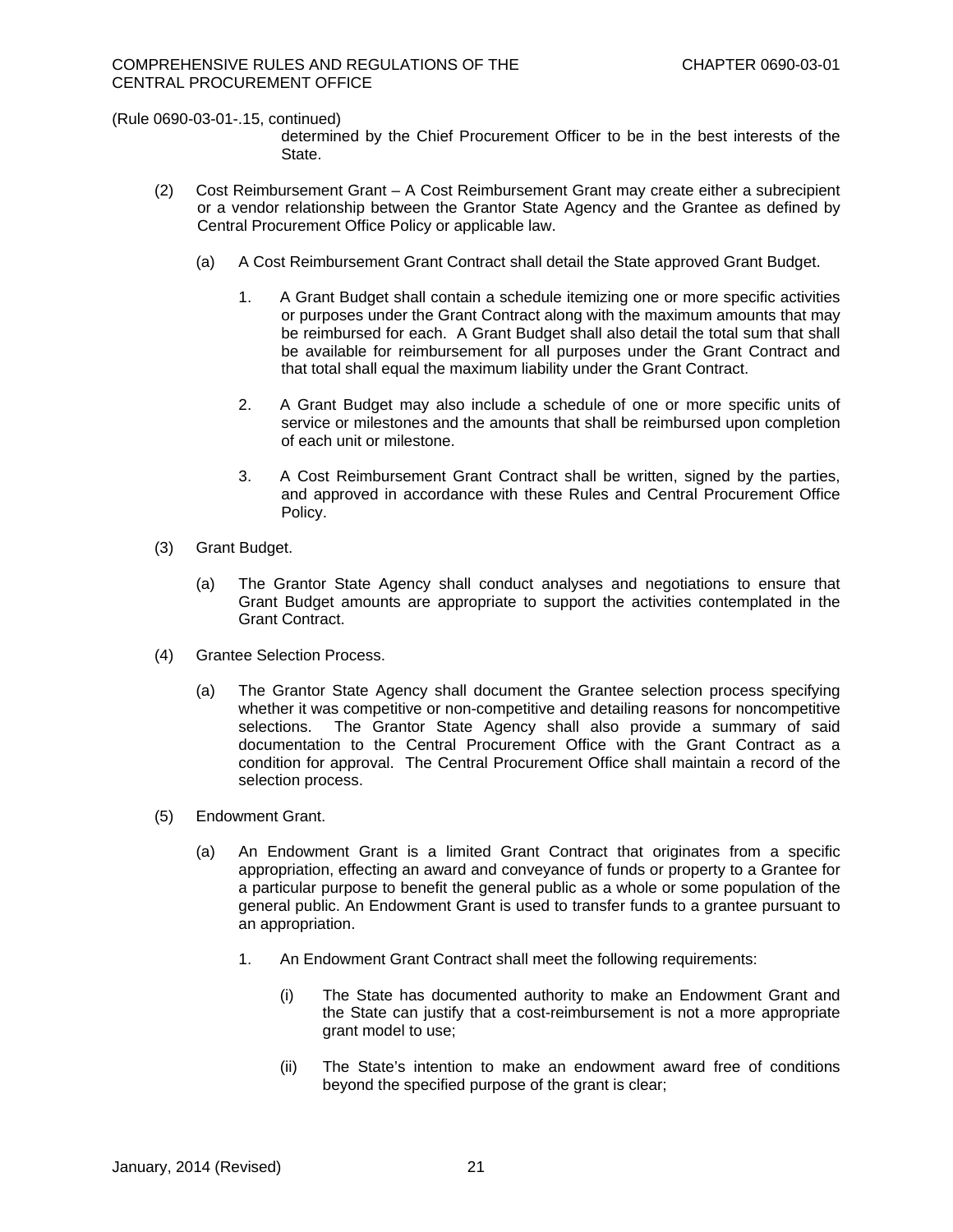- (iii) The State has made a written offer of an endowment award to the Grantee;
- (iv) The Grantee has accepted the grant award in writing; and
- (v) The fulfillment of the Grant's specific purpose by the Grantee is set forth in the Grant Contract.
- (b) An Endowment Grant Contract shall result in the provision of services that are ancillary to the operation of State or federal programs, but does not involve the management and implementation of a State or federal program.
- (c) An Endowment Grant Contract shall not create a subrecipient relationship between the State and the Grantee as defined by Central Procurement Office Policy.
- (d) An Endowment Grant Contract must be determined to be in the best interests of the State by the Chief Procurement Officer.
- (e) The Grantor State Agency shall document the Grantee selection process specifying whether it was competitive or non-competitive and detailing reasons for a noncompetitive selection. The State Agency shall provide a summary of said documentation to the Central Procurement Office with the Grant Contract as a condition for approval.
- (f) An Endowment Grant Contract shall cite the State's authority to make the grant.
- (g) An Endowment Grant Contract shall be written, signed by the parties, and approved in accordance with these Rules and Central Procurement Office Policy.
- (h) Documentation of the justification to enter into an endowment grant shall be maintained by the Central Procurement Office.
- (6) All programs funded by a Grant Contract are subject to audit. It is not intended, however, that the existence of more than one Grant Contract or source of funds for a single Grantee require more than one audit in a single audit period.

*Authority: T.C.A. §§ 4-56-102 and 4-56-105. Administrative History: Original rule filed October 22, 2013; effective January 20, 2014.* 

## **0690-03-01-.16 GENERAL REQUIREMENTS OF CONTRACTS.**

- (1) The purpose of a written contract is to reduce the parties' agreement to writing. No unwritten terms, conditions or understandings of the parties shall form the basis of a contract or an alteration of or amendment to a contract. All contracts shall be explicit and clearly state the rights and duties of each party. The terms and conditions of a contract subject to these Rules shall be written, in form and content, in accordance with Central Procurement Office Policy. Except as otherwise provided by these Rules, all contracts shall meet the following requirements:
	- (a) The Contracting Party's duties shall be clearly and specifically defined and detailed in such a manner as to ensure accountability. The Contracting Party's duties may include, but are not limited to type, scope, duration, form, quality, quantity, place, time, and purpose of goods or services.
	- (b) The State's duties shall be clearly defined and detailed in accordance with Central Procurement Office Policy. Contract terms shall clearly indicate the maximum liability,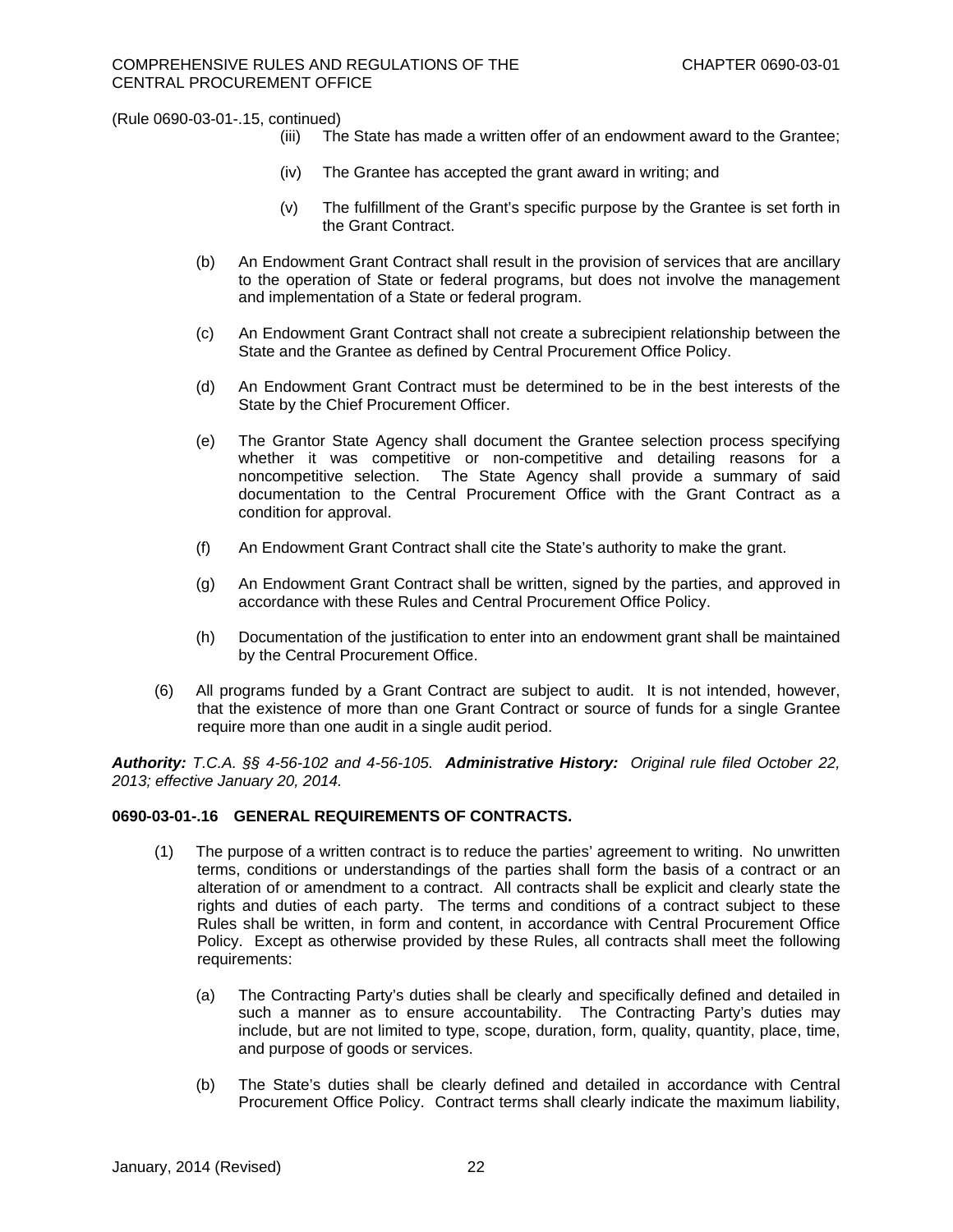as applicable, to the State under the contract. The State's duties shall also include, but are not limited to, the method, timing and conditions of payment and the term of the contract.

- (c) Where appropriate, additional provisions, necessary to specify the particulars of a contract and protect the interests of the State shall be written in accordance with Central Procurement Office Policy.
- (d) If the Contracting Party is a corporation, its name shall be stated in the contract as it appears in its charter. The person signing on behalf of the corporation shall have authority to do so, and his or her position with the corporation shall be shown on the signature page. The Chief Procurement Officer may require that the Contracting Party provide a copy of its corporate charter or certificate of authority prior to contract approval.
- (e) In circumstances deemed appropriate by the Chief Procurement Officer, the State may require a potential contractor to provide a performance bond or surety deposit prior to entering a contract subject to these Rules.
- (f) As deemed appropriate, the State may require a potential contractor to provide proof of insurance prior to entering a contract subject to these Rules.
- (g) Any reimbursement to a contractor for travel, meals, or lodging shall be subject to the amounts, limitations, and Rules set forth in the State Comprehensive Travel Regulations as amended. The limits and Rules set forth in the State Comprehensive Travel Regulations shall be construed to provide for the reimbursement of travel expenses incurred within the State of Tennessee at "in-State rates" and for the reimbursement of travel expenses incurred outside the State of Tennessee at "out-of-State rates."
- (h) The State shall utilize Energy Star prescribed energy efficiency standards for all procurements involving the purchase of energy consuming products. Such procurements shall be made in accordance with these Rules and Central Procurement Office Policy.

*Authority: T.C.A. §§ 4-56-102, 4-56-105, 12-3-905, and 12-3-906. Administrative History: Original rule filed October 22, 2013; effective January 20, 2014.* 

## **0690-03-01-.17 NECESSARY OR PROHIBITED CONTRACT CLAUSES AND RULE EXCEPTIONS.**

- (1) The purpose of this Rule is to prescribe the necessary and prohibited contract clauses for contracts subject to these Rules. The form and content of all contract clauses shall be established by Central Procurement Office Policy. This Rule shall also prescribe a procedure for approving exceptions or modifications to contract clauses prescribed or prohibited by this Rule or Central Procurement Office Policy.
- (2) Necessary Contract Clauses for All Contract Types.
	- (a) Term. All contracts subject to these Rules shall specify the term of the contract. The term of the contract shall include the commencement date of the contract, the termination date, and any renewals of the contract via an amendment. Contracts subject to these Rules may only be renewed in writing, signed by the appropriate State official, and delivered electronically or through regular mail to the Contracting Party. One time purchases do not require the term to be specified.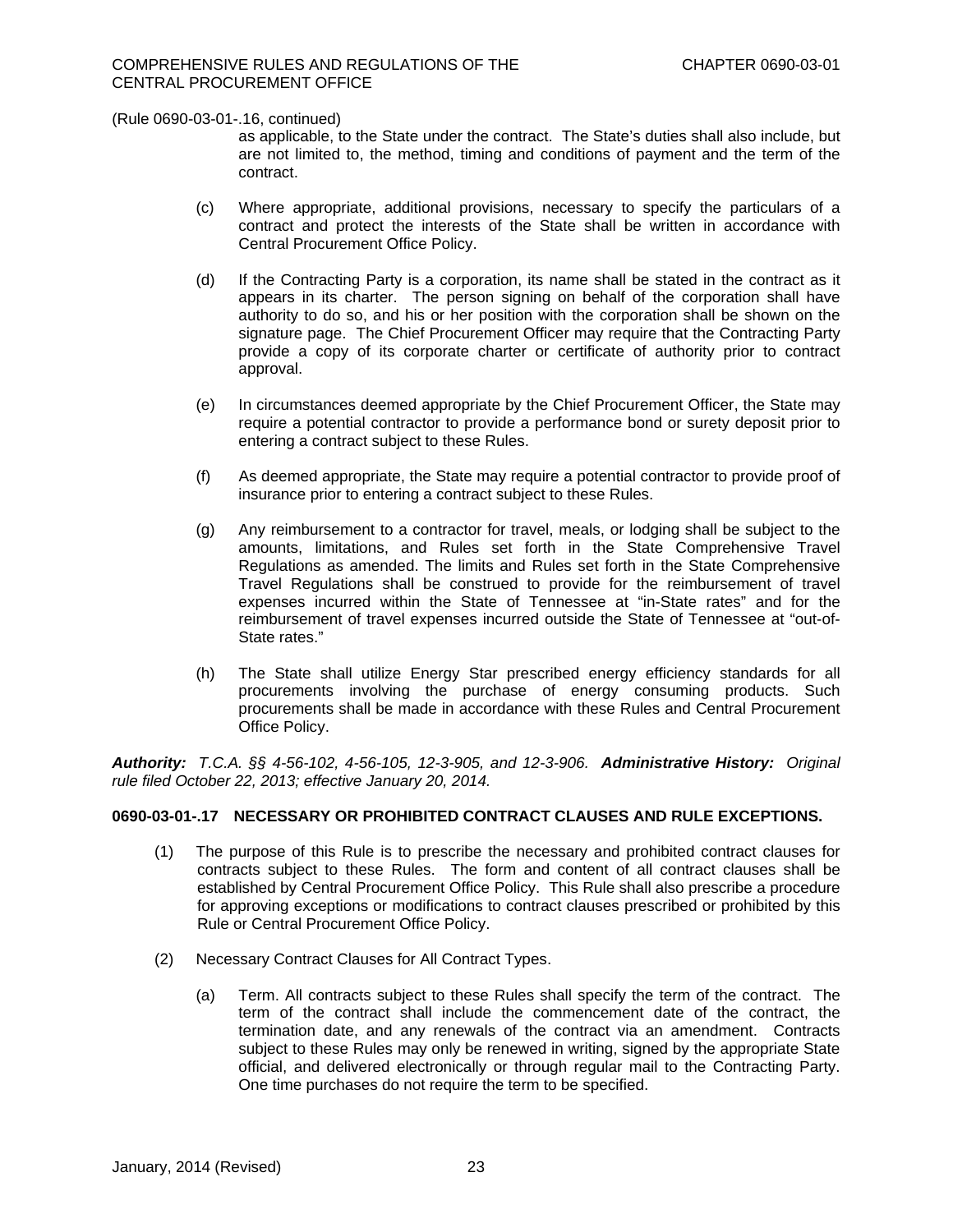- (b) Maximum Liability for Goods or Services. All contracts subject to these Rules shall specify the maximum liability of the State for goods and services under the contract, including the Contracting Party's direct or indirect costs.
- (c) Payment for Goods or Services.
	- 1. All contracts subject to these Rules shall contain a provision that clearly sets forth the circumstances giving rise to the State's obligation to make payments for goods received or services performed. All contracts shall contain specific rates and prices and shall state that the rates and prices are firm for the duration of the contract unless specifically addressed in the contract.
	- 2. All contracts shall generally provide that the State is only obligated to pay for goods received or services performed, which are acceptable to the State, prior to the date of the State's payment. Advance payments under the contract prior to receipt of goods or performance of services should be avoided, but advance payments may be authorized by the Chief Procurement Officer if doing so is in the best interests of the State and in accordance with applicable law.
	- 3. All contracts shall provide that payments made by the State under the contract shall first be certified by an authorized State official that goods received are acceptable in quantity and quality or that the contractor's performance of services is satisfactory and that the Contracting Party is entitled to payment under the contract. This certification shall be documented by the appropriate Procuring Agency staff's written approval of each invoice submitted for payment.
	- 4. All contracts subject to these Rules that require an incentive payment shall detail the terms and conditions giving rise to the Contracting Party's entitlement to an incentive payment.
- (d) Non- Discrimination. All contracts subject to these Rules shall contain a provision that prohibits the Contracting Party from discriminating against an individual on the basis of race, creed, color, religion, sex, age, handicap or disability, national origin or other protected class under State or federal law with respect to employment or other opportunities with the Contracting Party.
- (e) Immigration. All contracts subject to these Rules shall contain a provision requiring a Contracting Party to certify that the Contracting Party has not knowingly utilized the services of illegal immigrants in the performance of its contract with the State for goods or services.
- (f) Necessary Signatories. All contracts subject to these Rules shall specify that a contract shall not be effective until it is signed by all necessary signatories of the parties. The State's necessary signatories shall be established by Central Procurement Office Policy or may be established by statute.
- (g) Contract Documents. All contracts subject to these Rules shall specify the documents that comprise the contract, in order of priority, between the State and any of its Contracting Parties.
- (h) Entire Agreement, Amendments, Modifications, Renewals or Extensions. All contracts subject to these Rules shall contain a provision that provides that the contract reflects the entire agreement of the parties and that there are no other prior or contemporaneous agreements that modify, supplement or contradict any of the express terms of the contract. All contracts shall further provide that any amendments,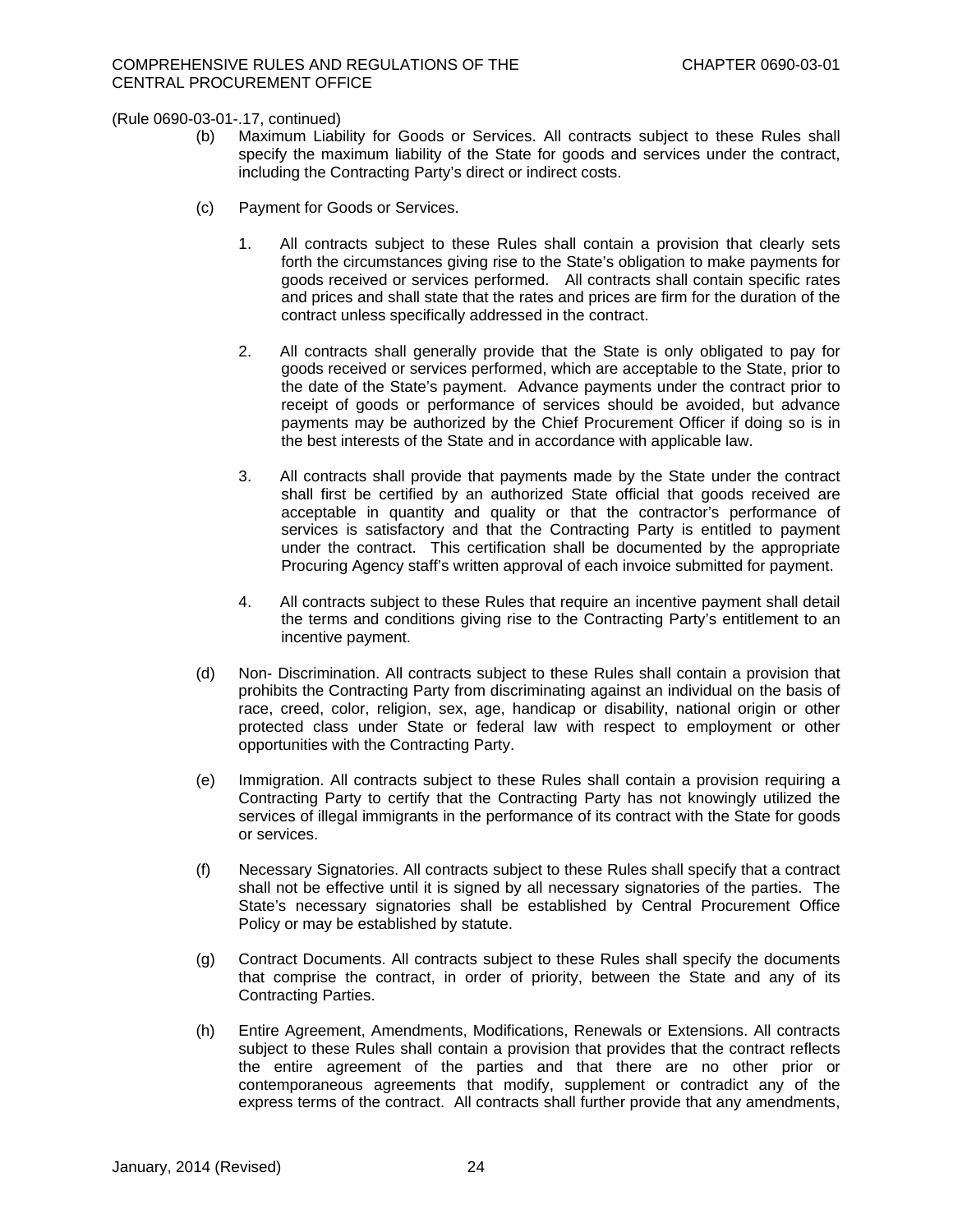modifications, renewals or extensions to the contract shall be in writing and signed by all parties who signed the Base Contract.

- (i) Choice of Law and Venue. All contracts subject to these Rules shall provide that the contract shall be governed by the Laws of Tennessee and that the Tennessee Claims Commission or the State or federal courts in Tennessee shall be the venue for resolving disputes or disagreements under the contract.
- (j) Retention of Records and Audit. A contract for the purchase of materials, supplies, equipment or services shall include the following clause regarding the contractor's requirement to retain and maintain books and records related to work performed or money received under the contract:
	- 1. The state shall be entitled to audit the books and records of a contractor or any subcontractor under any contract or subcontract other than a firm fixed-price contract, to the extent that any such books and records relate to the performance of such contract or subcontract. Such books and records shall be maintained by the contractor for a period of three (3) years from the date of final payment under the prime contract and by the subcontractor for a period of three (3) years from the date of final payment under the subcontract, unless a shorter period is otherwise authorized in writing.
	- 2. All contracts shall include this provision and such provision cannot be amended or removed without the written consent of the Comptroller of the Treasury.
- (k) Independent Contractor. All contracts subject to these Rules shall provide that the Contracting Party is not an agent of the State, but rather, holds the status of an independent contractor.
- (l) Force Majeure. All contracts subject to these Rules shall contain a provision that relieves the contracting parties of performance in the event of a force majeure, which includes, by way of example, acts of God, war, or civil unrest.
- (m) Conflicting Terms and Conditions. All contracts subject to these Rules shall contain a provision that resolves conflicts between the contract's terms and conditions, the solicitation documents, the proposals and any amendments to the contract.
- (n) Notice. All contracts subject to these Rules shall require a designated point of contact for the State and the Contracting Party to facilitate notice to the other party.
- (o) Termination. All contracts subject to these Rules may contain provisions whereby the contract can be terminated by the State for breach. Termination for breach provisions shall specify the circumstances giving rise to breach, the time period of notice, and the cure period, if any.
- (p) Termination for convenience provisions shall specify the time period of notice and payments to the Contracting Party up to the date of termination. All contracts subject to these Rules shall contain a Termination for lack of funding clause. All termination provisions shall specify the means by which notice of termination of the contract is communicated.
- (q) Printing Contracts. All printing contracts subject to these Rules shall comply with T.C.A. § 12-7-103(d) by including a provision whereby the Contracting Party agrees that no publication shall be printed unless a printing authorization number has been obtained and affixed to the contract.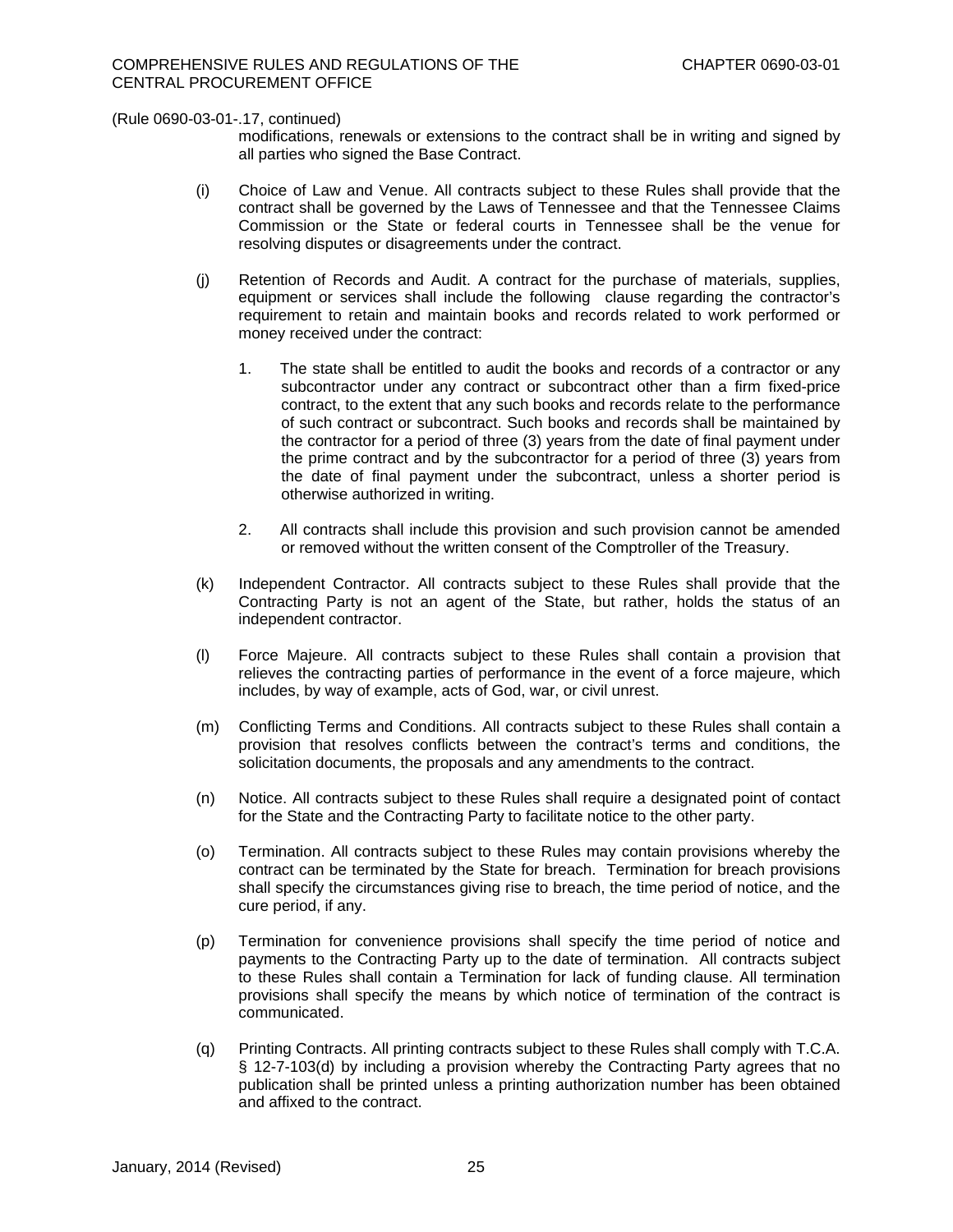- (r) Annual Report and Audit. All grant contracts subject to these Rules shall contain a provision pertaining to an annual report and audit of the grantee. The Comptroller of the Treasury shall prescribe the wording of the provision to be used.
- (s) Monitoring.All contracts subject to these Rules shall contain a provision that states that the contractor's activities conducted and records maintained pursuant to the subject contract shall be subject to monitoring and evaluation by the Comptroller of the Treasury. The Comptroller of the Treasury shall prescribe the wording of the provision to be used.
- (t) Debarment and Suspension.
	- 1. All contracts subject to these Rules shall contain a provision concerning the circumstances under which a contracting party may be considered debarred or suspended from doing business with the State. This contract provision shall act as a certification that the contracting party:
		- (i) Is not presently debarred, suspended, proposed for debarment, declared ineligible, or voluntarily excluded from covered transactions by any federal or state department or agency;
		- (ii) Has not, within a three (3) year period preceding the contract, been convicted of, or had a civil judgment rendered against the contracting party from commission of fraud, or a criminal offence in connection with obtaining, attempting to obtain, or performing a public (federal, state, or local) transaction or grant under a public transaction; violation of federal or state antitrust statutes or commission of embezzlement, theft, forgery, bribery, falsification or destruction of records, making false statements, or receiving stolen property;
		- (iii) Is not presently indicted or otherwise criminally or civilly charged by a government entity (federal, state, or local) with commission of any of the offenses detailed above; and
		- (iv) Has not within a three (3) year period preceding the contract had one or more public transactions (federal, state, or local) terminated for cause or default.
	- 2. The Debarment and Suspension provision shall further require the Contractor to provide immediate written notice to the State if at any time the contracting party learns that the contracting party has failed to disclose information or that due to changed circumstances, its principals, affiliates or subcontractors are excluded or disqualified from contracting with any government entity.
- (3) Prohibited Contract Clauses. The following terms shall not be included in a contract:
	- (a) Indemnification and Hold Harmless. Contract provisions requiring the State to indemnify and hold a Contracting Party harmless are prohibited.
	- (b) Limitation of Liability.
		- 1. All limitations of liability must comply with T.C.A. § 12-3-701 and Central Procurement Office Policy. Limitations of Liability that do not comply with T.C.A. § 12-3-701 or Central Procurement Office Policy are prohibited.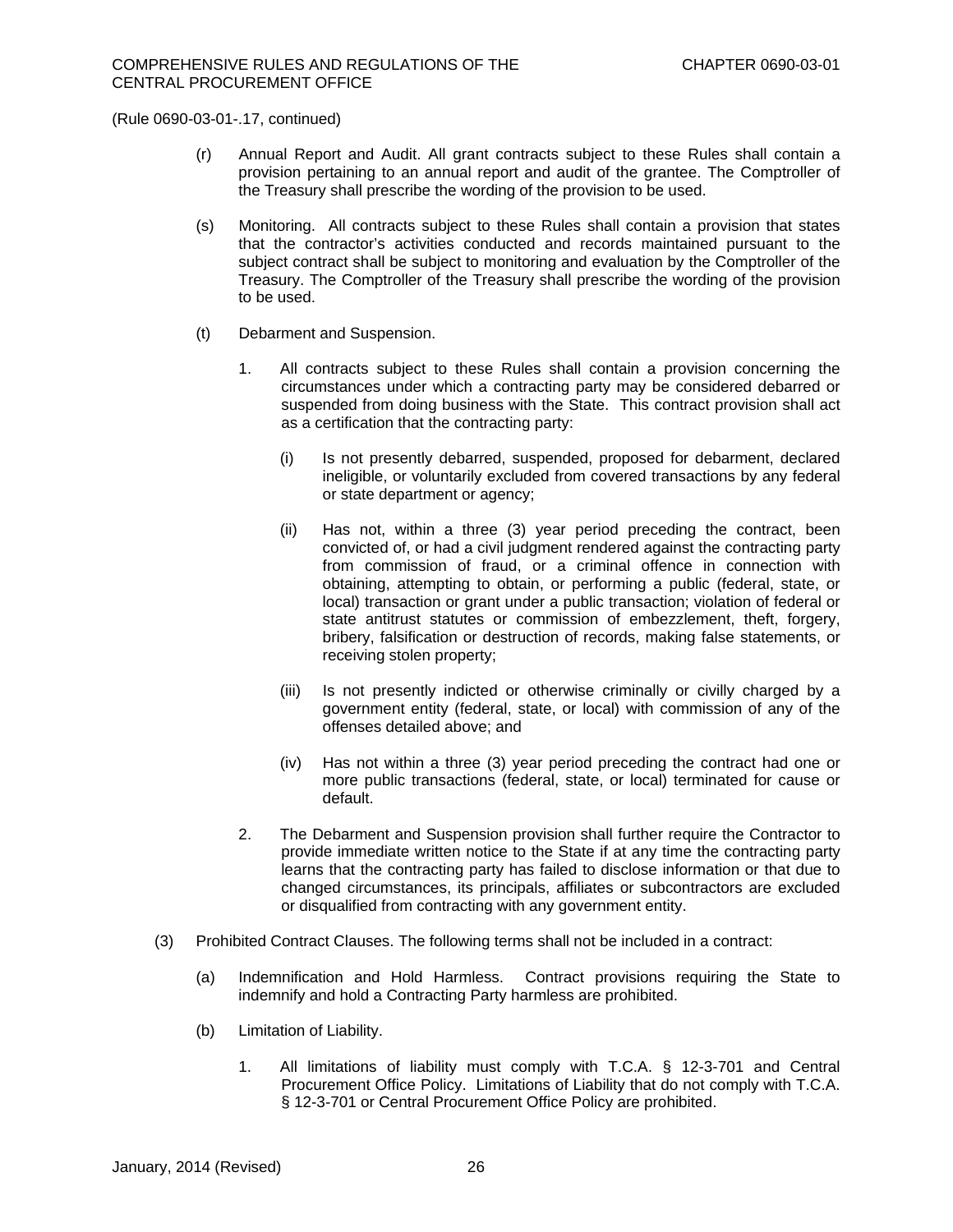- 2. Contractual provisions limiting a Contracting Party's liability for intentional torts, criminal acts, or fraudulent conduct are prohibited.
- 3. Contractual provisions that limit a Contracting Party's liability to an amount less than two times the value of the contract are subject to approval by the Chief Procurement Officer and are otherwise prohibited without the Chief Procurement Officer's approval. The Chief Procurement Officer must make a finding that limiting a Contracting Party's liability to less than two times the value of the contract is in the best interests of the State.
- (c) Bonus Payments. Bonus payment provisions are prohibited for all contracts subject to these Rules.
- (4) Rule Exception Procedure. The Central Procurement Officer may approve exceptions to these Rules or Central Procurement Office Policy as follows:
	- (a) The Procuring Agency may request, and the Chief Procurement Officer may authorize or initiate an amendment to an existing contract or a modification of a solicitation, at any stage of the procurement or contract negotiation process, in circumstances where the Chief Procurement Officer determines that doing so is in the best interests of the State.
	- (b) If the Procuring Agency considers it necessary to modify a necessary contract clause, it shall submit a request to the Chief Procurement Officer to modify a necessary contract clause.
		- 1. The request for modification of a necessary contract clause shall contain justification that addresses the following:
			- (i) The text of the new clause sought to be used;
			- (ii) If applicable, the risks to the State created by the new clause, and the impact on the State by allowing the new clause;
			- (iii) The conditions in the market place that justify modification of the necessary contract clause; and
			- (iv) The anticipated impact on the State's procurement if modification to the necessary contract clause is not allowed.
	- (c) The Chief Procurement Officer shall have the authority to approve the language submitted or may authorize acceptance of the modification under alternative language. Any approval shall be in writing and detail the specific alternative language approved.

*Authority: T.C.A. §§ 4-56-102, 4-56-105, 4-56-108, 12-3-305, 12-3-309, 12-3-509, 12-3-602, 12-3-701, 12-4-110, and 12-4-124. Administrative History: Original rule filed October 22, 2013; effective January 20, 2014.* 

# **0690-03-01-.18 APPROVAL PROCESS OF CONTRACTS AND AMENDMENTS.**

(1) All contracts and amendments shall be in writing and approved in accordance with these Rules and Central Procurement Office Policy.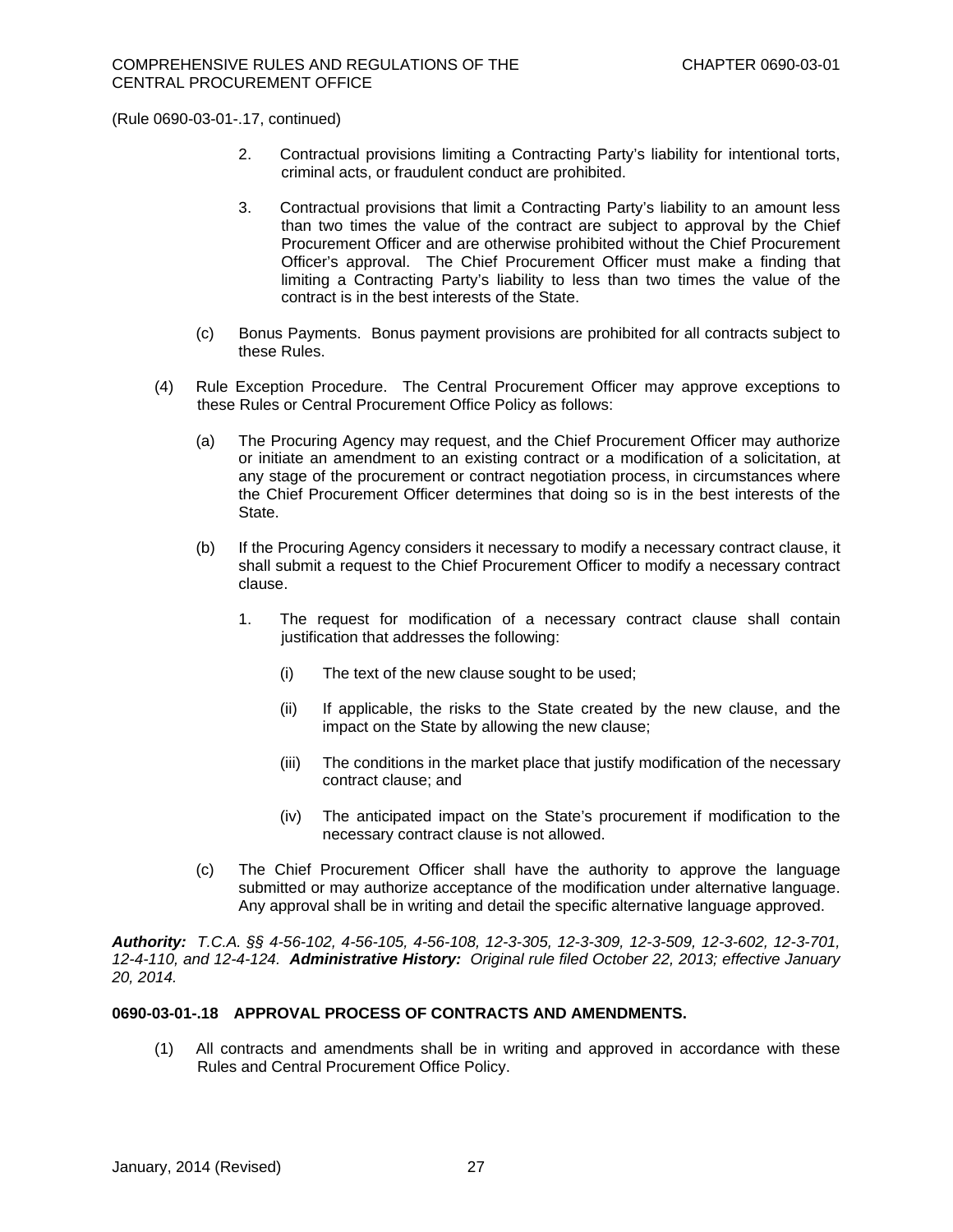- (2) The Procuring Agency shall initiate approval of a contract or an amendment by delivering the contract or amendment, signed by the contract parties, to the Central Procurement Office as prescribed in Central Procurement Office Policy.
	- (a) A contract or amendment subject to these Rules shall be subject to the final approval of the Chief Procurement Officer. Accordingly, the Central Procurement Office shall:
		- 1. Provide technical assistance toward the achievement of procurement goals and protection of the State's interests; and
		- 2. Manage the review process to secure approval by other officials required by these Rules.
- (3) Certain contracts require the approval of the following officials in addition to the Chief Procurement Officer:
	- (a) The Governor shall approve a contract between State Agencies that includes provisions for cooperative programs.
	- (b) The State Architect shall approve a contract that includes provisions for engineering or architectural services.
	- (c) The Comptroller of the Treasury shall approve a contract that includes:
		- 1. Term provisions requiring or making possible expenditures from appropriations of more than one fiscal year;
		- 2. Provisions for financial management (including electronic data processing systems impacting financial management), auditing, or accounting services;
		- 3. Provisions concerning management services of all types, including management studies, planning services, public relations, evaluations, systems designs, data processing; or
		- 4. Provisions that make the contract subject to Comptroller review pursuant to any applicable statute or appropriations act.
	- (d) The Commissioner of the Department of Human Resources shall approve a contract that includes:
		- 1. Provisions for training State employees. This Rule shall not apply to contracts for systems development that provide for State employee training on the resulting system; or
		- 2. Provisions permitting the procurement of services from an individual.
	- (e) Other officials may be required by law or as detailed in Central Procurement Office Policy.

*Authority: T.C.A. §§ 4-56-102, 4-56-105, 4-56-108, and 12-3-303. Administrative History: Original rule filed October 22, 2013; effective January 20, 2014.*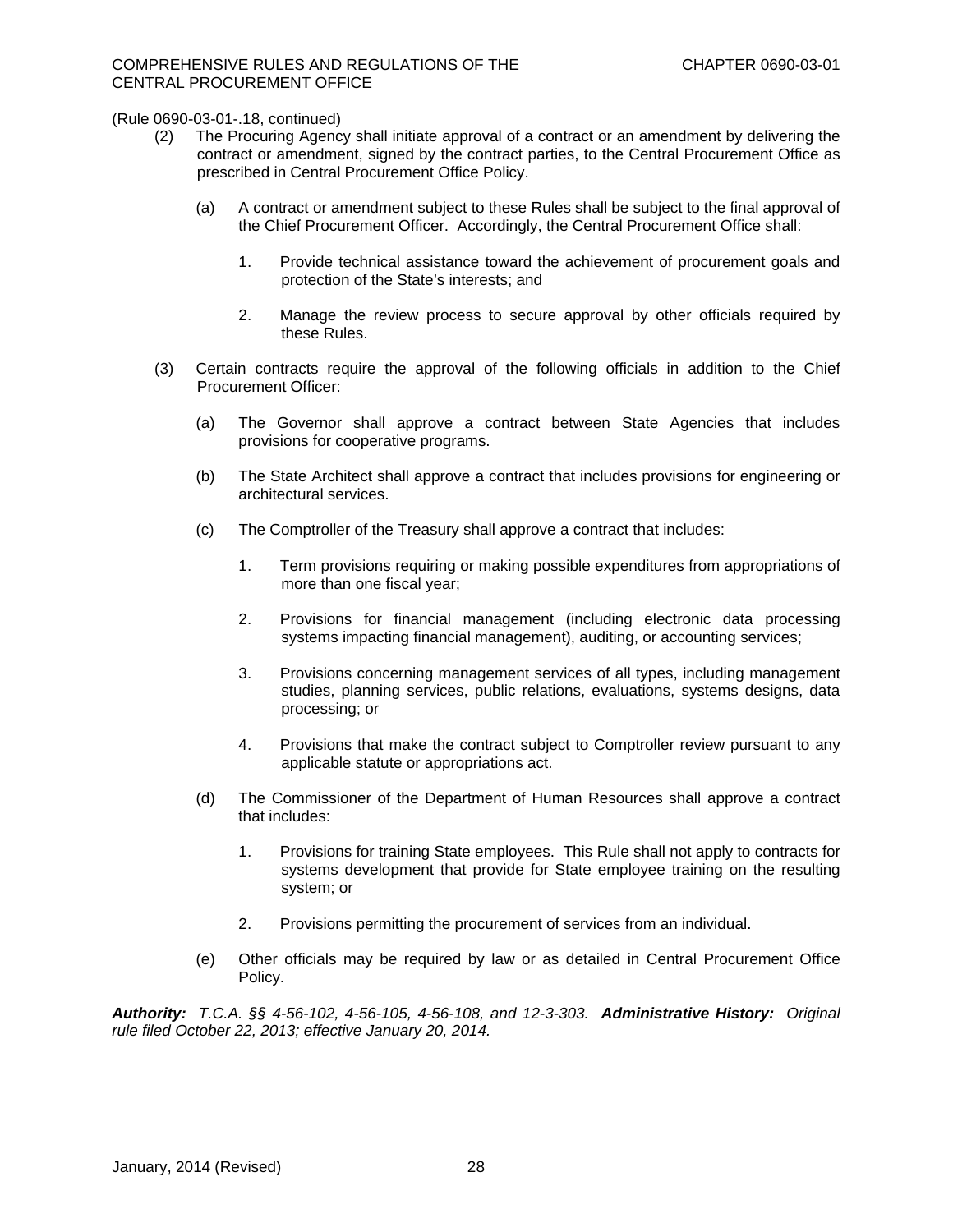## **0690-03-01-.19 GENERAL REQUIREMENTS OF CONTRACT AMENDMENTS.**

- (1) A contract amendment is a written contract document that modifies or supplements one or more terms or conditions of a contract and meets the following:
	- (a) A contract amendment shall meet the requirements of these Rules and Central Procurement Office Policy and shall clearly detail the additions, deletions, and modifications to the subject contract.
	- (b) A contract amendment should be determined by the Chief Procurement Officer to be either within the original scope of work and within the intent or a logical extension of the Base Contract.
	- (c) If any change to the Base Contract results in a change to the scope of work, extends the contract term (of a contract that did not provide for a term extension), or increases the maximum liability of a contract, the Procuring Agency must memorialize these changes in a contract amendment and shall justify the contract amendment in writing. The amendment and justification is subject to the approval of the Chief Procurement Officer.
	- (d) A contract amendment shall require the approval of the same officials required for approval of the Base Contract. If the amendment changes the scope or the terms of the Base Contract in such a manner as to require additional review as defined in these Rules or by applicable law, said amendment and all subsequent amendments of the contract shall require an additional approval.

*Authority: T.C.A. § § 4-56-102 and 4-56-105. Administrative History: Original rule filed October 22, 2013; effective January 20, 2014.* 

### **0690-03-01-.20 STATE AGENCY CERTIFICATION.**

- (1) The head of any State Agency contracting with a Contracting Party that is not an entity of the State shall determine and indicate, by signing the contract or authorizing the issuance of a purchase order:
	- (a) The goods or services are in fact needed;
	- (b) The goods or services cannot be satisfactorily or efficiently provided by the State;
	- (c) Funds have been appropriated to meet the resulting financial obligations of the State for the goods or services, and the Procuring Agency has a sufficient balance of funds available in its budget, not otherwise obligated, encumbered, or committed, to meet the obligation; and
	- (d) The Contracting Party has the legal capacity to enter into a contract with the State and doing so will not contravene applicable State or federal law.

*Authority: T.C.A. §§ 4-56-102, 4-56-105, and 12-3-511. Administrative History: Original rule filed October 22, 2013; effective January 20, 2014.* 

### **0690-03-01-.21 CONTRACTOR REGISTRATION.**

In order to be awarded a contract for goods or services, a vendor must submit appropriate paperwork to Finance and Administration, Division of Accounts, to receive payment.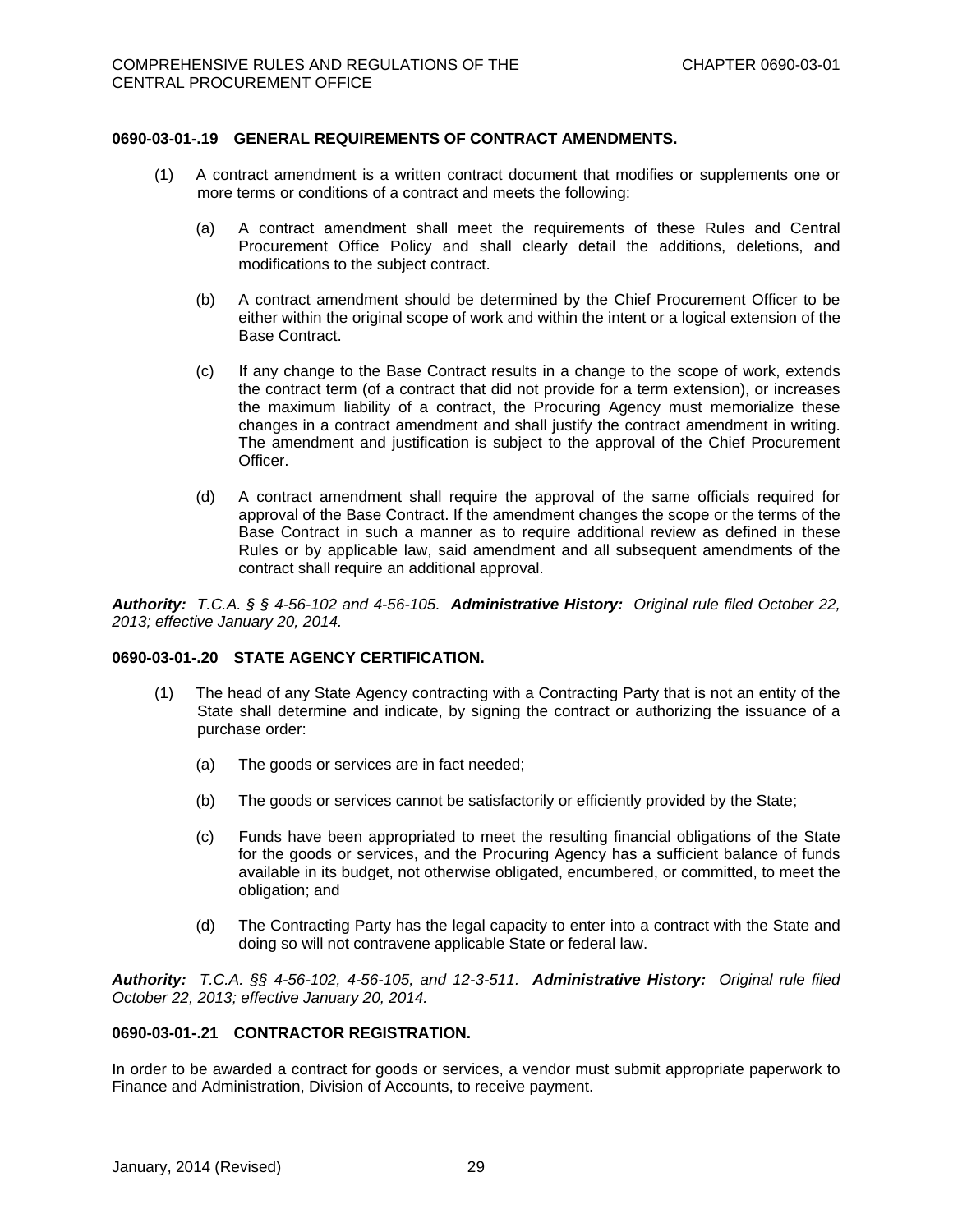*Authority: T.C.A. §§ 4-56-102 and 4-56-105. Administrative History: Original rule filed October 22, 2013; effective January 20, 2014.* 

## **0690-03-01-.22 INSTRUCTIONS FOR SOLICITATIONS AND CONTRACTS-DELIVERY AND COMMENCEMENT OF WORK.**

- (1) Each solicitation and each contract shall clearly state instructions for authorizing services or delivery of goods.
- (2) Except where exempt by these Rules or Central Procurement Office Policy, any Contracting Party who manufactures or delivers a product or service without an executed contract or a written purchase order and who delivers a product or service not specifically authorized by a contract or purchase order does so at his or her own risk.
- (3) A signed contract affixed with the signature of all necessary signatories required for approval, including any necessary electronic approvals, of a contract or a duly authorized and issued purchase order shall be sufficient to authorize a contractor or Grantee to deliver goods or perform services under a contract or purchase order. No official or employee of the State, except the Chief Procurement Officer, shall have the authority to authorize a Contracting Party to commence work before a contract has been duly approved and executed or a purchase order is issued according to these Rules.
- (4) All materials, equipment, supplies, and services are subject to inspection and testing. Items that do not meet contract specifications may be rejected in the sole discretion of the Chief Procurement Officer or the Delegated State Agency. Failure to reject upon receipt, however, does not relieve the contractor of liability. When subsequent tests are conducted after receipt and when such tests reveal damage or failure to meet specifications, the State may seek damages regardless of whether services have been performed or a part or all of the goods have been consumed.
- (5) Cancellation of State purchase orders may be executed by the Central Procurement Office or the Delegated State Agency. Purchase orders may be cancelled in writing by the Central Procurement Office in the case of a contractor default. A contractor may request cancellation in writing and the State may grant relief, in the sole discretion of the Chief Procurement Officer, if the contractor is prevented from performance by an act of war, order of legal authority, act of God, other unavoidable causes not attributed to the fault or the negligence of the contractor, or if doing so is in the State's best interests.

*Authority: T.C.A. §§ 4-56-102 and 4-56-105. Administrative History: Original rule filed October 22, 2013; effective January 20, 2014.* 

### **0690-03-01-.23 GENERAL REQUIREMENTS OF PAYMENTS.**

- (1) Contract payments shall be made in accordance with the payment terms and conditions section of the contract. No payment shall be made until the contract is approved as required by these Rules and Central Procurement Office Policy. The State is not liable to a Contracting Party for services performed or goods delivered prior to the effective date of a contract or the Contracting Party's receipt of a notice to proceed sent by the Central Procurement Office or a Delegated State Agency. Notwithstanding the foregoing, the Chief Procurement Officer shall have the authority to authorize a Contracting Party to perform services or commence work before a contract has been fully executed in accordance with these Rules and Central Procurement Office Policy.
- (2) All contracts in which the State is to make one or more payments to a Contracting Party shall provide that payments are to be made upon submittal of invoices by the contractor, after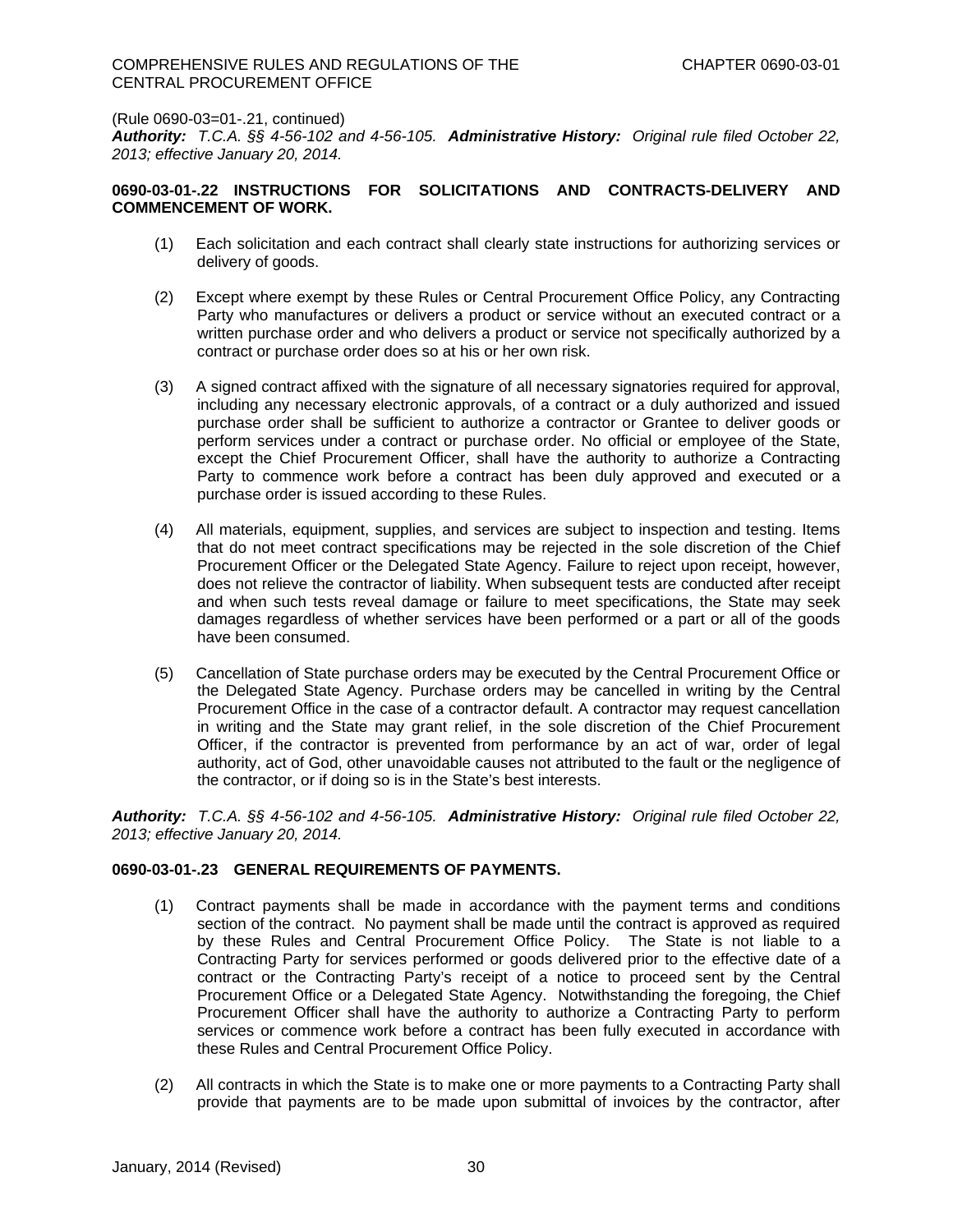delivery of goods or the performance of the portion of the service to which each payment represents, except that Grant Contracts may provide for advance payments in accordance with these Rules and Central Procurement Office Policy.

- (3) Except as provided in this Rule, no payment shall be made for performance under a contract unless a procuring State Agency official certifies that the contractor's work progress has been evaluated, is satisfactory, and is sufficient according to the terms of the contract to justify the payment requested. This certification shall be documented by the appropriate procuring State Agency staff's written approval of each invoice submitted for payment.
- (4) All procuring State Agencies shall maintain adequate documentation to support all payments.

*Authority: T.C.A. §§ 4-56-102, 4-56-105, and 12-3-509. Administrative History: Original rule filed October 22, 2013; effective January 20, 2014.* 

## **0690-03-01-.24 STATEWIDE CONTRACT MANAGEMENT.**

The Central Procurement Office shall be responsible for the management of all Statewide Contracts. The procuring State Agency shall be responsible for contract management of all Grant and Term Contracts procured by the Central Procurement Office on behalf of the State Agency or within their delegated authority.

*Authority: T.C.A. §§ 4-56-102, 4-56-104, and 4-56-105. Administrative History: Original rule filed October 22, 2013; effective January 20, 2014.* 

## **0690-03-01-.25 CONTRACT TERMINATION.**

If a State Agency determines it to be in the best interests of the State to terminate a contract before the contract end date, either for cause or convenience, the head of the State Agency shall request and obtain the approval of the Chief Procurement Officer prior to any notice of contract termination.

*Authority: T.C.A. §§ 4-56-102 and 4-56-105. Administrative History: Original rule filed October 22, 2013; effective January 20, 2014.* 

## **0690-03-01-.26 EXCEPTIONS TO RULES.**

The Chief Procurement Officer shall have the authority to make exceptions to these Rules, if doing so is in the State's best interests and such exception is not contrary to applicable law.

*Authority: T.C.A. §§ 4-56-102 and 4-56-105. Administrative History: Original rule filed October 22, 2013; effective January 20, 2014.* 

#### **0690-03-01-.27 AGENCY TERM CONTRACT MANAGEMENT AND SUBRECIPIENT MONITORING.**

- (1) The procuring State Agency shall be responsible for contract management of all Grant and Term Contracts.
- (2) Contract management is a State Agency's ongoing continuum of processes for administering and reviewing the performance of each contract for efficiency, cost-effectiveness, and provider accountability and results. Contract management may include, but is not limited to:
	- (a) Allocating adequate staff and resources to contract management;
	- (b) Reviewing Contracting Party performance in terms of progress and compliance with contract provisions;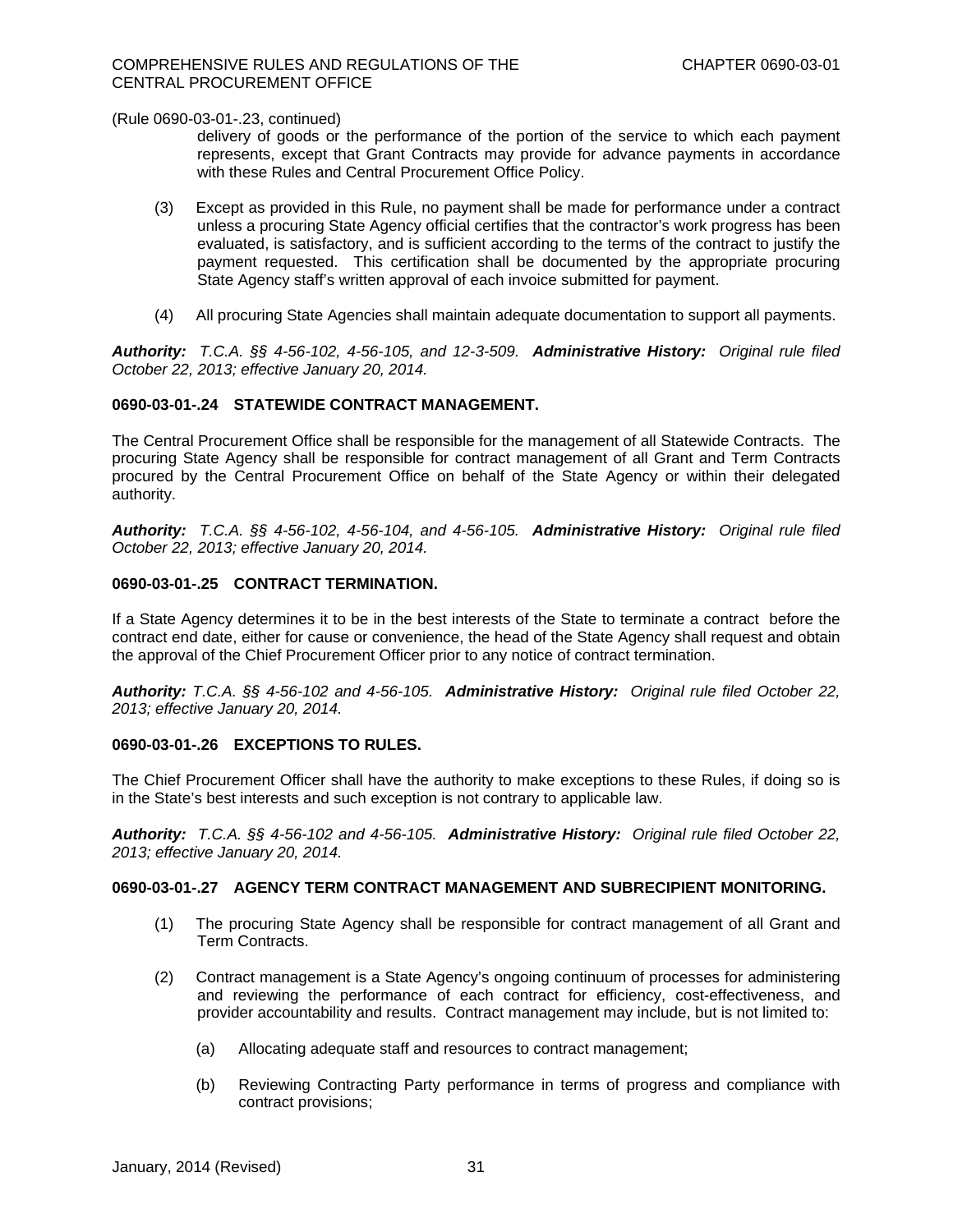- (c) Communicating with Contracting Parties to ensure maximum performance and intended results;
- (d) Approving and remitting payments for acceptable work in accordance with contract provisions and applicable law;
- (e) Maintaining records of each contract that documents activities such as procurement, management, and subrecipient monitoring, if applicable; and
- (f) Evaluating contract results in terms of the achievement of organizational objectives.
- (3) Each State Agency shall establish an annual contract management plan addressing the general management of contracts for which it is responsible.
	- (a) A contract management plan should include:
		- 1. Information about the specific staff positions and resources that will be assigned to contract management;
		- 2. A description of the organization of identified staff and resources for the contract management responsibility; and
		- 3. An explanation of how the contract management staff will review and supervise Contracting Party performance, progress, contract compliance, and pricing.
	- (b) Before each calendar year for which the plan is applicable, the Chief Procurement Officer or chief executive of the Delegated State Agency must approve the annual contract management plan and, before submitting any contract for approval in that year, submit a copy to the Central Procurement Office.
- (4) Each State Agency should identify the specific staff responsible for the management of each contract under its purview and ensure that such staff has adequate training. Such training may include:
	- (a) Definition of needs;
	- (b) Procurement law, Rules, and Central Procurement Office Policy;
	- (c) Basic record keeping;
	- (d) Program specific goals, objectives, purpose, and responsibilities;
	- (e) Interpersonal communication;
	- (f) Project management skills and tools; and
	- (g) Evaluation techniques, skills, and tools.
- (5) Each State Agency shall implement such management practices as necessary to ensure:
	- (a) Accountability, results, and positive programmatic impact from contracts (as opposed to mere contract compliance).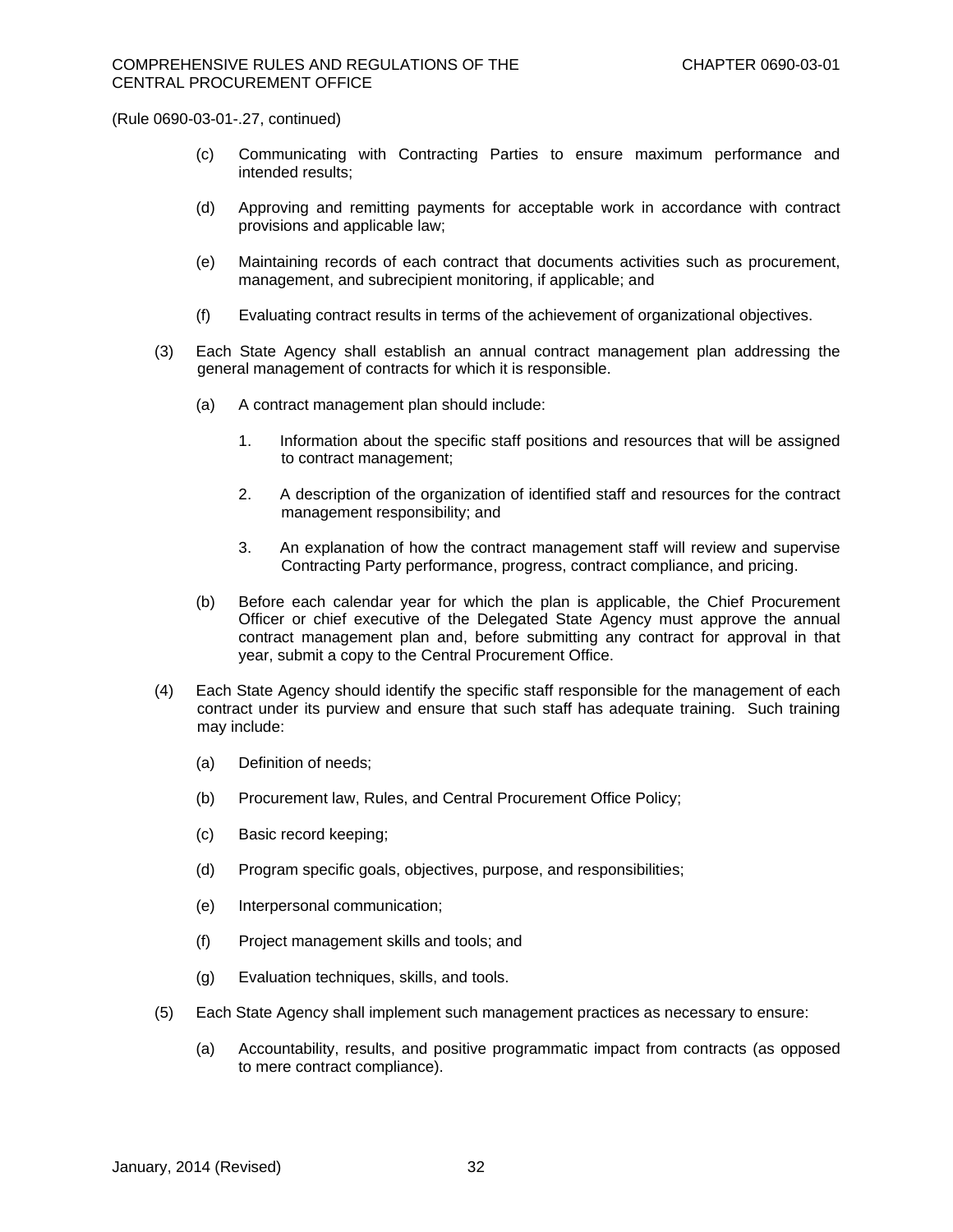- (b) The use of diverse talents of the agency's "centralized" units (e.g., contract administration, audit, fiscal, etc.), where possible, as "support" staff to assist or oversee program staff in contract management responsibilities.
- (6) The efficacy of each State Agency's contract management shall be subject to on-going evaluation and improvement, and the responsibility for which shall belong to:
	- (a) The procuring State Agency's program area having responsibility for each contract;
	- (b) The procuring State Agency's functional area having responsibility for internal controls, financial integrity, and internal audit;
	- (c) The procuring State Agency's executives; and
	- (d) The Comptroller of the Treasury (pursuant to his or her power to review and audit State government under Title 8, Chapter 4 and Title 9, Chapter 18 of the Tennessee Code).
- (7) Subrecipient monitoring is required, in addition to contract management, for the specific subset of contracts and grant contracts that are characterized by a subrecipient relationship. Subrecipient contract monitoring is an additional, independent review that is used to determine a subrecipient's compliance with the requirements of applicable State or federal programs, laws and regulations, and stated results. Subrecipient monitoring includes the review of internal controls to determine if the financial management and the accounting system are adequate to account for program funds in accordance with State or federal requirements.
	- (a) Staff with subrecipient monitoring responsibilities must have duties separate from program staff to ensure independence and objectivity.
	- (b) Each State Agency subject to these Rules shall develop and obtain Central Procurement Office approval of an annual subrecipient monitoring plan that identifies all of its subrecipients and all subrecipients to be monitored. The deadline for this plan will be established by Central Procurement Office Policy.

### *Authority: T.C.A. §§ 4-56-102, 4-56-105,*

*and 12-3-305. Administrative History: Original rule filed October 22, 2013; effective January 20, 2014.* 

### **0690-03-01-.28 CONTRACT WITH CURRENT OR FORMER STATE EMPLOYEE.**

- (1) A State Agency shall not contract with or consider a proposal from an individual who is, or within the past six months has been, a State employee.
	- (a) For the purposes of applying this Rule,
		- 1. An individual shall be deemed a State employee until such time as all compensation for salary, termination pay, and annual leave has been paid;
		- 2. A contract with or a proposal from a company, corporation, or any other contracting entity in which a controlling interest is held by any State employee shall be considered to be a contract with or proposal from the employee; and
		- 3. A contract with or a proposal from a company, corporation, or any other contracting entity that employs an individual who is, or within the past six months has been, a State employee shall not be considered a contract with or a proposal